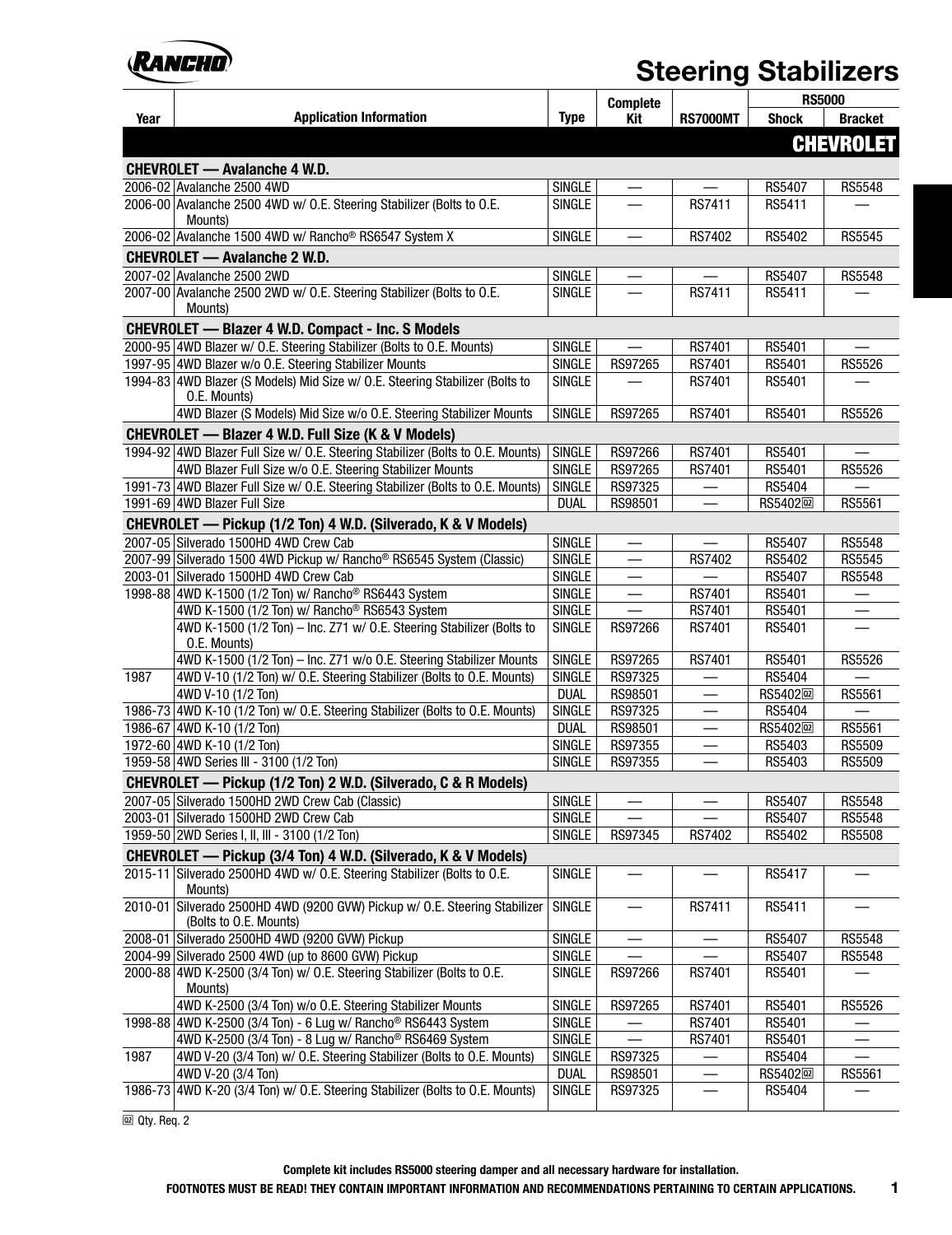

|      |                                                                                                                   |               | <b>Complete</b>          |                 | <b>RS5000</b>          |                |
|------|-------------------------------------------------------------------------------------------------------------------|---------------|--------------------------|-----------------|------------------------|----------------|
| Year | <b>Application Information</b>                                                                                    | <b>Type</b>   | Kit                      | <b>RS7000MT</b> | <b>Shock</b>           | <b>Bracket</b> |
|      | <b>CHEVROLET (Cont.)</b>                                                                                          |               |                          |                 |                        |                |
|      | CHEVROLET - Pickup (3/4 Ton) 4 W.D. (Silverado, K & V Models) (Cont.)                                             |               |                          |                 |                        |                |
|      | 1986-67 4WD K-20 (3/4 Ton)                                                                                        | <b>DUAL</b>   | RS98501                  |                 | RS5402 <sub>[22]</sub> | RS5561         |
|      | 1972-60 4WD K-20 (3/4 Ton)                                                                                        | SINGLE        | RS97355                  |                 | RS5403                 | RS5509         |
|      | 1959-58 4WD Series III - 3600 (3/4 Ton)                                                                           | <b>SINGLE</b> | RS97355                  |                 | RS5403                 | RS5509         |
|      | CHEVROLET — Pickup (3/4 Ton) 2 W.D. (Silverado, C & R Models)                                                     |               |                          |                 |                        |                |
|      | 2015-11 Silverado 2500HD 2WD w/ O.E. Steering Stabilizer (Bolts to O.E.<br>Mounts)                                | SINGLE        |                          |                 | RS5417                 |                |
|      | 2010-01 2WD Silverado 2500HD (3/4 Ton) (9200 GVW) Pickup w/ O.E. Steering<br>Stabilizer (Bolts to O.E. Mounts)    | <b>SINGLE</b> | $\overline{\phantom{0}}$ | RS7411          | RS5411                 |                |
|      | 2008-01 2WD Silverado 2500HD (3/4 Ton) (9200 GVW) Pickup w/o O.E. Mounts                                          | <b>SINGLE</b> |                          |                 | RS5407                 | RS5548         |
|      | 1959-50 2WD Series I, II, III - 3600 (3/4 Ton)                                                                    | SINGLE        | RS97345                  | RS7402          | RS5402                 | <b>RS5508</b>  |
|      | CHEVROLET — Pickup (1 Ton) 4 W.D. (Silverado, K & V Models)                                                       |               |                          |                 |                        |                |
|      | 2015-11 Silverado 3500HD 4WD w/ O.E. Steering Stabilizer (Bolts to O.E.<br>Mounts)                                | <b>SINGLE</b> |                          |                 | RS5417                 |                |
|      | 2010-01 Silverado 3500 4WD) (11400 GVW) Pickup w/ O.E. Steering Stabilizer<br>(Bolts to O.E. Mounts)              | <b>SINGLE</b> |                          | RS7411          | RS5411                 |                |
|      | 2000-88 4WD K-3500 (1 Ton) w/ O.E. Steering Stabilizer (Bolts to O.E. Mounts)                                     | <b>SINGLE</b> | RS97266                  | RS7401          | RS5401                 |                |
|      | 4WD K-3500 (1 Ton) w/o O.E. Steering Stabilizer Mounts                                                            | <b>SINGLE</b> | RS97265                  | RS7401          | RS5401                 | RS5526         |
|      | 1998-88 4WD K-3500 (1 Ton) - 8 Lug w/ Rancho <sup>®</sup> RS6469 System                                           | <b>SINGLE</b> |                          | RS7401          | RS5401                 |                |
|      | 1991-87 4WD V-30, V-3500 (1 Ton) w/ O.E. Steering Stabilizer (Bolts to O.E.<br>Mounts)                            | <b>SINGLE</b> | RS97325                  |                 | RS5404                 |                |
|      | 1986-73 4WD K-30 (1 Ton) w/ O.E. Steering Stabilizer (Bolts to O.E. Mounts)                                       | <b>SINGLE</b> | RS97325                  |                 | RS5404                 |                |
|      | CHEVROLET — Pickup (1 Ton) 2 W.D. (Silverado, C & R Models)                                                       |               |                          |                 |                        |                |
|      | 2015-11 Silverado 3500HD 2WD w/ O.E. Steering Stabilizer (Bolts to O.E.<br>Mounts)                                | <b>SINGLE</b> |                          |                 | RS5417                 |                |
|      | 2010-01 2WD Silverado 3500 (1 Ton) (11400 GVW) Pickup w/ O.E. Steering<br>Stabilizer (Bolts to O.E. Mounts)       | <b>SINGLE</b> | —                        | RS7411          | RS5411                 |                |
|      | 2000-88 2WD C-3500 (1 Ton) - Inc. Dual Rear Wheels - Exc. straight axle or<br>3-bolt idler arm                    | <b>SINGLE</b> | $\equiv$                 |                 | RS5406                 |                |
|      | 1986-67 2WD C-30 (1 Ton)                                                                                          | <b>SINGLE</b> |                          | RS7402          | RS5402                 |                |
|      | 1959-50 2WD Series I, II, III - 3800 (1 Ton) w/ I-Beam axle                                                       | <b>SINGLE</b> | RS97345                  | RS7402          | RS5402                 | <b>RS5508</b>  |
|      | CHEVROLET - Pickup S-Models (Light Duty) 4 W.D.                                                                   |               |                          |                 |                        |                |
|      | 2004-82 4WD S-10 Mid Size w/ O.E. Steering Stabilizer (Bolts to O.E. Mounts)                                      | <b>SINGLE</b> |                          | RS7401          | RS5401                 |                |
|      | 1997-82 4WD S-10 Mid Size w/o O.E. Steering Stabilizer Mounts                                                     | <b>SINGLE</b> | RS97265                  | RS7401          | RS5401                 | <b>RS5526</b>  |
|      | <b>CHEVROLET - Suburban 4 W.D.</b>                                                                                |               |                          |                 |                        |                |
|      | 2010-00 4WD Suburban (3/4 Ton) w/ O.E. Steering Stabilizer (Bolts to O.E.<br>Mounts)                              | SINGLE        |                          | RS7411          | RS5411                 |                |
|      | 2006-00 4WD Suburban (1/2 Ton) w/ Rancho <sup>®</sup> RS6546 or RS6547 System -<br>Exc. Z55 Autoride Suspension   | SINGLE        |                          | RS7402          | RS5402                 | RS5545         |
|      | 2002-00 4WD Suburban (3/4 Ton) (Up To 8600 GVW)                                                                   | <b>SINGLE</b> |                          |                 | <b>RS5407</b>          | RS5548         |
|      | 1998-92 4WD Suburban (3/4 Ton) - 8 lug w/ Rancho <sup>®</sup> RS6467 System                                       | <b>SINGLE</b> |                          | RS7401          | RS5401                 |                |
|      | 1997-92 4WD Suburban w/o O.E. Steering Stabilizer Mounts                                                          | SINGLE        | RS97265                  | RS7401          | RS5401                 | RS5526         |
|      | 1997-67 4WD Suburban                                                                                              | <b>DUAL</b>   | RS98501                  |                 | RS5402 <sup>[12]</sup> | RS5561         |
|      | 1991-73 4WD Suburban w/O.E. Steering Stabilizer (Bolts to O.E. Mounts)                                            | <b>SINGLE</b> | RS97325                  |                 | RS5404                 |                |
|      | 1986-68 4WD Suburban - High Performance Stabilizer                                                                | <b>SINGLE</b> |                          |                 |                        | RS5509         |
|      | 4WD Suburban K-10 (1/2 Ton)                                                                                       | <b>DUAL</b>   | RS98501                  |                 | RS5402 <sup>[22]</sup> | RS5561         |
|      | <b>CHEVROLET - Suburban 2 W.D.</b>                                                                                |               |                          |                 |                        |                |
|      | 2010-01 2WD Suburban (3/4 Ton) Torsion Bar Front Suspension w/ O.E.<br>Steering Stabilizer (Bolts to O.E. Mounts) | <b>SINGLE</b> |                          | RS7411          | RS5411                 |                |
|      | 2001-00 2WD Suburban w/ Rancho® RS6246 System - Exc. Z55 Autoride<br>Suspension                                   | <b>SINGLE</b> |                          | RS7402          | RS5402                 | RS5545         |
|      | 1999-92 2WD Suburban w/o O.E. Steering Stabilizer Mounts                                                          | <b>SINGLE</b> |                          |                 | RS5406                 |                |
|      | <b>CHEVROLET - Tahoe 4 W.D.</b>                                                                                   |               |                          |                 |                        |                |
|      | 2006-00 4WD Tahoe 4 Door w/ Rancho <sup>®</sup> RS6547 System - Exc. Z55 Autoride<br>Suspension                   | <b>SINGLE</b> | $\overline{\phantom{0}}$ | RS7402          | RS5402                 | RS5545         |

 $\overline{\omega}$  Qty. Req. 2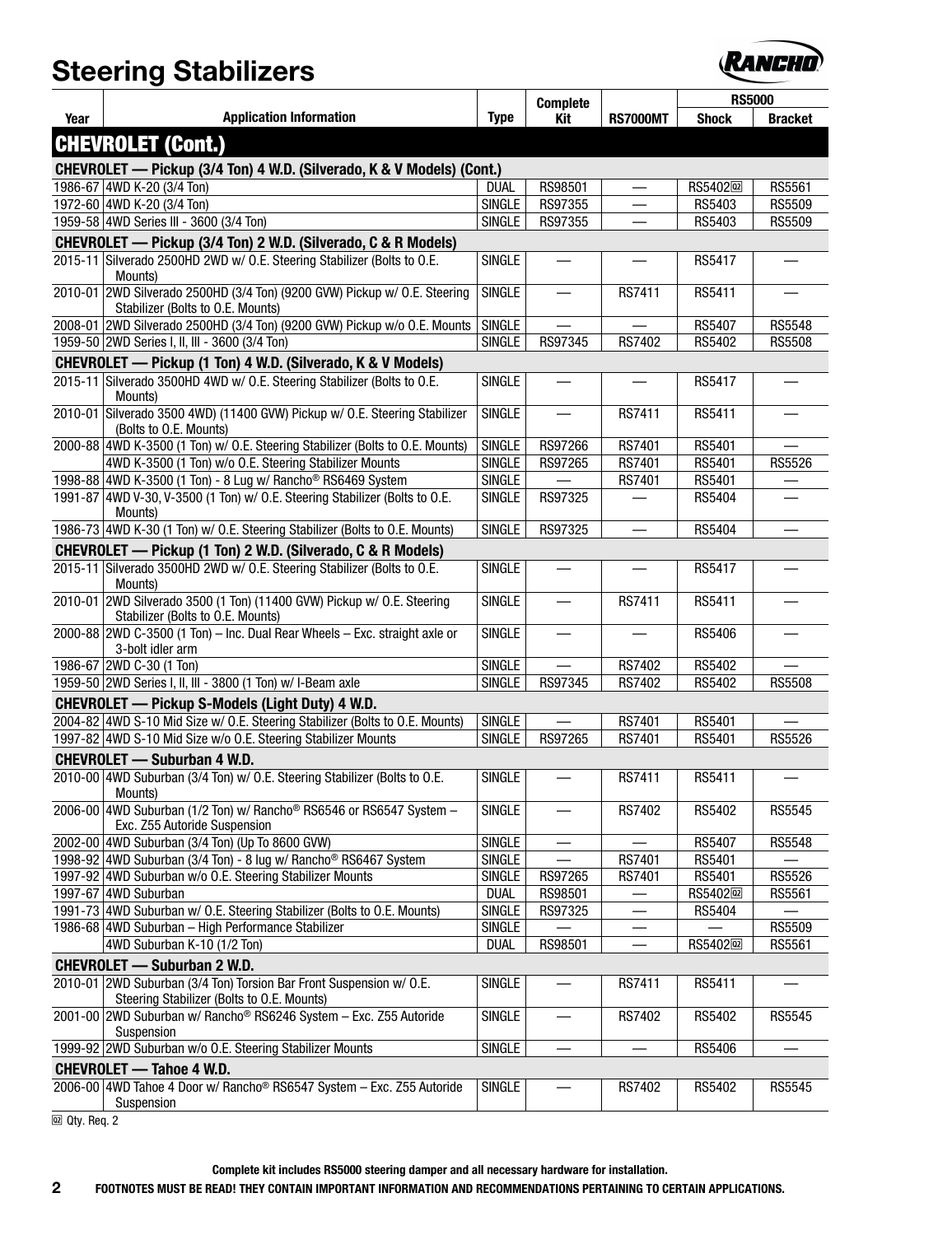

|      |                                                                                                    |                              | <b>Complete</b>                 |                 | <b>RS5000</b>                    |                                |
|------|----------------------------------------------------------------------------------------------------|------------------------------|---------------------------------|-----------------|----------------------------------|--------------------------------|
| Year | <b>Application Information</b>                                                                     | <b>Type</b>                  | Kit                             | <b>RS7000MT</b> | <b>Shock</b>                     | <b>Bracket</b>                 |
|      |                                                                                                    |                              |                                 |                 | <b>CHEVROLET (Cont.)</b>         |                                |
|      | <b>CHEVROLET — Tahoe 4 W.D. (Cont.)</b>                                                            |                              |                                 |                 |                                  |                                |
|      | 2000-95 4WD Tahoe w/ O.E. Steering Stabilizer (Bolts to O.E. Mounts)                               | <b>SINGLE</b>                | RS97266                         | RS7401          | RS5401                           |                                |
|      | 1998-95 4WD Tahoe w/ Rancho <sup>®</sup> RS6555 or RS6568 Suspension                               | <b>SINGLE</b>                |                                 | RS7401          | RS5401                           |                                |
|      | 4WD Tahoe w/o O.E. Steering Stabilizer Mounts                                                      | SINGLE                       | RS97265                         | RS7401          | RS5401                           | <b>RS5526</b>                  |
|      | <b>CHEVROLET - Tahoe 2 W.D.</b>                                                                    |                              |                                 |                 |                                  |                                |
|      | 2001-00 2WD Tahoe 4 Door w/ Rancho <sup>®</sup> RS6246 System - Exc. Z55 Autoride<br>Suspension    | <b>SINGLE</b>                |                                 | RS7402          | RS5402                           | RS5545                         |
|      | <b>CHEVROLET - Van Astro (Mini) 2 W.D.</b>                                                         |                              |                                 |                 |                                  |                                |
|      | 2005-85 2WD Astro Van                                                                              | <b>SINGLE</b>                | $\overline{\phantom{0}}$        |                 | RS5406                           |                                |
|      | CHEVROLET - Van (1/2 Ton) Express & G Models - Inc. Sportvan                                       |                              |                                 |                 |                                  |                                |
|      | 1971-65 G-10 (1/2 Ton) w/ I-Beam axle                                                              | <b>SINGLE</b>                | RS97345                         | RS7402          | RS5402                           | <b>RS5508</b>                  |
|      |                                                                                                    |                              |                                 |                 |                                  | <b>DANA AXLES</b>              |
|      | <b>DANA AXLES - 4WD Front Steering Axles</b>                                                       |                              |                                 |                 |                                  |                                |
|      | Dana #30 2%6" O.D.                                                                                 | <b>SINGLE</b>                | RS97345                         | RS7402          | RS5402                           | <b>RS5508</b>                  |
|      | Dana #44 23/4", 75 mm 0.D.                                                                         | <b>SINGLE</b>                | RS97355                         |                 | RS5403                           | RS5509                         |
|      |                                                                                                    |                              |                                 |                 |                                  | <b>DODGE</b>                   |
|      | DODGE — Pickup (1/2 Ton) 4 W.D. (Ram 1500 & W Models)                                              |                              |                                 |                 |                                  |                                |
|      | 2008-06 4WD Ram 1500 Mega Cab w/ O.E. Steering Stabilizer - Exc. IFS                               | <b>SINGLE</b>                |                                 | <b>RS7412</b>   | RS5412                           |                                |
|      | models                                                                                             |                              |                                 |                 |                                  |                                |
|      | 4WD Ram 1500 Mega Cab - Exc. IFS models                                                            | <b>DUAL</b>                  | RS98511                         | RS7412          | RS5412                           | RS64450                        |
|      | 2001-00 4WD Ram 1500 (1/2 Ton) w/ O.E. Steering Stabilizer w/ OEM number<br>52106909AB, AC & AD    | <b>SINGLE</b>                |                                 | RS7412          | RS5412                           |                                |
|      | 1999-94 4WD Ram 1500 (1/2 Ton) w/ O.E. Steering Stabilizer (Bolts to O.E.                          | <b>SINGLE</b>                | $\qquad \qquad$                 |                 | RS5404                           |                                |
|      | Mounts)                                                                                            |                              |                                 |                 |                                  |                                |
|      | 1993-60 4WD W100, W150 (1/2 Ton)                                                                   | <b>DUAL</b><br><b>SINGLE</b> | RS98501 <sup>图</sup><br>RS97355 |                 | RS5402 <sub>[12]</sub><br>RS5403 | RS5561 <sup>84</sup><br>RS5509 |
|      |                                                                                                    |                              |                                 |                 |                                  |                                |
|      | DODGE — Pickup (1/2 Ton) 2 W.D. (Ram 1500 & D Models)<br>1971-54 2WD D100 (1/2 Ton) w/ I-Beam axle | <b>SINGLE</b>                | RS97345                         | <b>RS7402</b>   | RS5402                           | <b>RS5508</b>                  |
|      | DODGE - Pickup (3/4 Ton) 2 W.D. (Ram 2500 Models)                                                  |                              |                                 |                 |                                  |                                |
|      | 2019-14 2WD Ram 2500 w/ O.E. Steering Stabilizer part numbers                                      | <b>SINGLE</b>                |                                 |                 | RS5419                           |                                |
|      | 68232449AA, AB, AC; w/ OEM Steering Stabilizer Mounts; Single                                      |                              |                                 |                 |                                  |                                |
|      | <b>Steering Damper</b>                                                                             |                              |                                 |                 |                                  |                                |
|      | DODGE - Pickup (3/4 Ton) 4 W.D. (Ram 2500 & W Models)                                              |                              |                                 |                 |                                  |                                |
|      | 2019-14 4WD Ram 2500 w/ O.E. Steering Stabilizer part numbers                                      | <b>SINGLE</b>                |                                 |                 | RS5419                           |                                |
|      | 68232449AA, AB, AC; w/ OEM Steering Stabilizer Mounts; Single                                      |                              |                                 |                 |                                  |                                |
|      | <b>Steering Damper</b><br>2013-09 4WD Ram 2500 (3/4 Ton) - Inc. Mega Cab, Power Wagon &            | <b>SINGLE</b>                |                                 |                 | RS5416                           |                                |
|      | Regular/Standard Cab Models w/ OEM Steering Stabilizer part                                        |                              |                                 |                 |                                  |                                |
|      | numbers 52122370AB & 5154661AA                                                                     |                              |                                 |                 |                                  |                                |
|      | 2013-03 4WD Ram 2500 - Inc. Mega Cab, Power Wagon & Regular/ Standard                              | <b>DUAL</b>                  |                                 |                 | RS5416                           | RS64450                        |
|      | <b>Cab Models</b><br>2008-00 4WD Ram 2500 (3/4 Ton) w/ O.E. Steering Stabilizer w/ OEM number      | <b>SINGLE</b>                | —                               | RS7412          | RS5412                           |                                |
|      | 52106909AB, AC & AD                                                                                |                              |                                 |                 |                                  |                                |
|      | 1999-94 4WD Ram 2500 (3/4 Ton) w/ O.E. Steering Stabilizer (Bolts to O.E.<br>Mounts)               | <b>SINGLE</b>                |                                 |                 | RS5404                           |                                |
|      | 1998-94 4WD Ram 2500 (3/4 Ton) - supplemental steering stabilizer w/ 8800                          | <b>SINGLE</b>                |                                 |                 | RS5403                           |                                |
|      | <b>GVW</b>                                                                                         |                              |                                 |                 |                                  |                                |
|      | 1993-60 4WD W200, W250 (3/4 Ton)                                                                   | <b>DUAL</b>                  | RS98501 <sup>图</sup>            |                 | RS5402 <sub>[22]</sub>           | RS5561 <sup>84</sup>           |
|      | DODGE — Pickup (3/4 Ton) 2 W.D. (Ram 2500 & D Models)                                              |                              |                                 |                 |                                  |                                |
|      | 1971-54 2WD D200 (3/4 Ton) w/ I-Beam axle                                                          | <b>SINGLE</b>                | RS97345                         | RS7402          | RS5402                           | <b>RS5508</b>                  |
|      |                                                                                                    |                              |                                 |                 |                                  |                                |
|      |                                                                                                    |                              |                                 |                 |                                  |                                |

 $\overline{a}$  This kit will not fit vehicles which have a vacuum servo mounted on drivers side of the front axle.  $\quad \textcircled{\textup{u}}$  Qty. Req. 2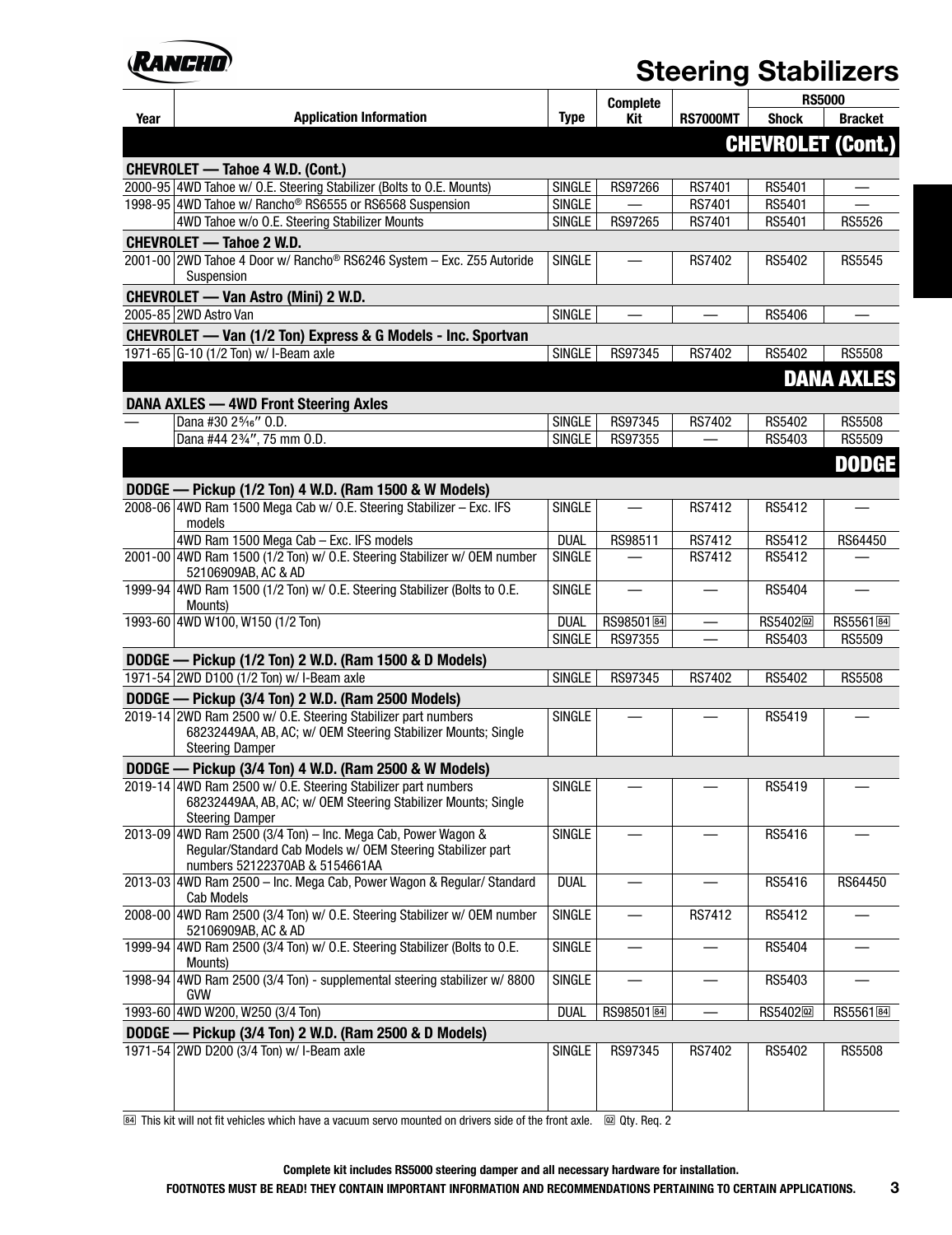

|             |                                                                                                                                                               |                              |                               |                          | <b>RS5000</b>          |                      |  |
|-------------|---------------------------------------------------------------------------------------------------------------------------------------------------------------|------------------------------|-------------------------------|--------------------------|------------------------|----------------------|--|
| Year        | <b>Application Information</b>                                                                                                                                | <b>Type</b>                  | <b>Complete</b><br><b>Kit</b> | <b>RS7000MT</b>          | <b>Shock</b>           | <b>Bracket</b>       |  |
|             | <b>DODGE (Cont.)</b>                                                                                                                                          |                              |                               |                          |                        |                      |  |
|             |                                                                                                                                                               |                              |                               |                          |                        |                      |  |
|             | DODGE — Pickup (1 Ton) 2 W.D. (Ram 3500 Models)                                                                                                               |                              |                               |                          |                        |                      |  |
|             | 2019-14 2WD Ram 3500 w/ O.E. Steering Stabilizer part numbers<br>68232449AA, AB, AC w/ OEM Steering Stabilizer Mounts; Single<br><b>Steering Damper</b>       | <b>SINGLE</b>                |                               |                          | RS5419                 |                      |  |
|             | DODGE - Pickup (1 Ton) 4 W.D. (Ram 3500 & W Models)                                                                                                           |                              |                               |                          |                        |                      |  |
|             | 2019-13 4WD Ram 3500 w/ O.E. Steering Stabilizer part numbers<br>68232449AA, AB, AC w/ OEM Steering Stabilizer Mounts; Single<br><b>Steering Damper</b>       | <b>SINGLE</b>                |                               |                          | RS5419                 |                      |  |
|             | 2013-03 4WD Ram 3500 (1 Ton) - Inc. Mega Cab, Power Wagon & Regular/<br>Standard Cab Models w/ OEM Steering Stabilizer part numbers<br>52122370AB & 5154661AA | <b>SINGLE</b>                |                               |                          | RS5416                 |                      |  |
|             | 2008-00 4WD Ram 3500 (1 Ton) w/ O.E. Steering Stabilizer w/ OEM number<br>52106909AB, AC & AD                                                                 | <b>SINGLE</b>                | $\qquad \qquad$               | <b>RS7412</b>            | RS5412                 |                      |  |
|             | 1999-94 4WD Ram 3500 (1 Ton) w/ O.E. Steering Stabilizer (Bolts to O.E.<br>Mounts)                                                                            | <b>SINGLE</b>                |                               |                          | RS5404                 |                      |  |
|             | 1998-94 4WD Ram 3500 (1 Ton) - supplemental steering stabilizer                                                                                               | <b>SINGLE</b>                |                               |                          | RS5403                 |                      |  |
|             | 1993-60 4WD W300, W350 (1 Ton)                                                                                                                                | <b>DUAL</b>                  | RS98501 <sup>[84]</sup>       |                          | RS5402 <sub>[22]</sub> | RS5561 <sup>84</sup> |  |
|             |                                                                                                                                                               | <b>SINGLE</b>                | RS97355                       |                          | RS5403                 | RS5509               |  |
|             | DODGE — Pickup (1 Ton) 2 W.D. (Ram 3500 & D Models)                                                                                                           |                              |                               |                          |                        |                      |  |
|             | 2008-00 2WD Ram 3500 (1 Ton) w/ Solid Front Axle w/ O.E. Steering Stabilizer<br>w/ OEM number 52106909AB, AC & AD                                             | SINGLE                       |                               | <b>RS7412</b>            | RS5412                 |                      |  |
|             | 1971-54 2WD D300 (1 Ton) w/ I-Beam axle                                                                                                                       | <b>SINGLE</b>                | RS97345                       | <b>RS7402</b>            | RS5402                 | <b>RS5508</b>        |  |
|             | DODGE - Raider 4 W.D.                                                                                                                                         |                              |                               |                          |                        |                      |  |
|             | 1989-86 4WD Raider                                                                                                                                            | <b>SINGLE</b>                |                               | RS7402                   | RS5402                 | <b>RS5508</b>        |  |
|             | DODGE - Ramcharger 4 W.D.                                                                                                                                     |                              |                               |                          |                        |                      |  |
|             | 1993-70 4WD Ramcharger                                                                                                                                        | <b>DUAL</b>                  | RS98501图                      |                          | RS5402 <sub>[22]</sub> | RS5561 <sup>84</sup> |  |
|             |                                                                                                                                                               | <b>SINGLE</b>                | RS97355                       | $\overline{\phantom{0}}$ | RS5403                 | <b>RS5509</b>        |  |
|             | DODGE - Van (1/2 Ton) Ram & B Models - Inc. Wagon                                                                                                             |                              |                               |                          |                        |                      |  |
|             | 1978-70 B100 (1/2 Ton)                                                                                                                                        | <b>SINGLE</b>                |                               |                          | RS5403                 |                      |  |
|             | DODGE - Van (3/4 Ton) Ram & B Models - Inc. Wagon                                                                                                             |                              |                               |                          |                        |                      |  |
|             | 1978-70 B200 (3/4 Ton)                                                                                                                                        | <b>SINGLE</b>                |                               |                          | RS5403                 |                      |  |
|             | DODGE - Van (1 Ton) Ram & B Models - Inc. Wagon                                                                                                               |                              |                               |                          |                        |                      |  |
|             | 1978-70 B300 (1 Ton)                                                                                                                                          | <b>SINGLE</b>                |                               |                          | RS5403                 |                      |  |
| <b>FORD</b> |                                                                                                                                                               |                              |                               |                          |                        |                      |  |
|             | FORD - Bronco (Full Size Models) 4 W.D.                                                                                                                       |                              |                               |                          |                        |                      |  |
|             | 1996-92 4WD Bronco                                                                                                                                            | <b>DUAL</b>                  | RS98508123                    | RS7402 <sub>[22]</sub>   | RS5402 <sub>[12]</sub> |                      |  |
|             |                                                                                                                                                               | <b>SINGLE</b>                | RS97489123                    | RS7402                   | RS5402                 | RS5566123            |  |
|             | 1992-90 4WD Bronco - Exc. Quad Suspension                                                                                                                     | <b>SINGLE</b>                |                               | RS7402                   | RS5402                 |                      |  |
|             | 1992-80 4WD Bronco w/ Quad Susp.                                                                                                                              | <b>DUAL</b>                  | RS98508                       | RS7402 <sup>[22]</sup>   | RS5402 <sup>[22]</sup> |                      |  |
|             |                                                                                                                                                               | <b>SINGLE</b>                | RS97489[123]                  | RS7402                   | RS5402                 | RS5566123            |  |
|             | 1991-80 4WD Bronco - max. 3" raised height                                                                                                                    | <b>DUAL</b><br><b>SINGLE</b> |                               | RS7402 <sup>[12]</sup>   | RS5402 <sup>[22]</sup> |                      |  |
|             | 1989-80 4WD Bronco<br>1979-78 4WD Bronco - high performance stabilizer                                                                                        | <b>SINGLE</b>                | RS97481                       | RS7402                   | RS5402                 | RS5535<br>RS5509     |  |
|             | 4WD Bronco w/o sway bar                                                                                                                                       | <b>DUAL</b>                  | RS98501 <sup>[8]</sup>        |                          | RS5402 <sup>[22]</sup> | RS5561 <sup>8</sup>  |  |
|             | 1979-70 4WD Bronco w/ O.E. Steering Stabilizer (Bolts to O.E. Mounts)                                                                                         | <b>SINGLE</b>                | RS97335                       |                          | RS5403                 |                      |  |
|             | 1969-66 4WD Bronco w/ O.E. Steering Stabilizer (Bolts to O.E. Mounts)                                                                                         | <b>SINGLE</b>                | RS97325                       |                          | RS5404                 |                      |  |
|             | FORD - Bronco II 4 W.D.                                                                                                                                       |                              |                               |                          |                        |                      |  |
|             | 1990-83 4WD Bronco II                                                                                                                                         | SINGLE                       | RS9748166                     | <b>RS7402</b>            | RS5402                 | RS553566             |  |
|             | FORD - Bronco II 2 W.D.                                                                                                                                       |                              |                               |                          |                        |                      |  |
|             | 1990-83 2WD Bronco II w/o sway bar mounted in front of axle                                                                                                   | <b>SINGLE</b>                | RS97481                       | RS7402                   | RS5402                 |                      |  |
|             | 2WD Bronco II                                                                                                                                                 | SINGLE                       | RS9748166                     | RS7402                   | RS5402                 | RS553566             |  |
|             |                                                                                                                                                               |                              |                               |                          |                        |                      |  |

® If tie rod assembly is inverted "Y", it must be changed to later model inverted "T" style (see Footnote pages for more information). ® This kit does not fit<br>vehicles equipped with factory high rider package (IRH) or have a vacuum servo mounted on drivers side of the front axle.  $\,$  [223] Lower Mount of the OEM Quad Shock is required for install.  $\,$  [20] Qty. Req. 2  $\,$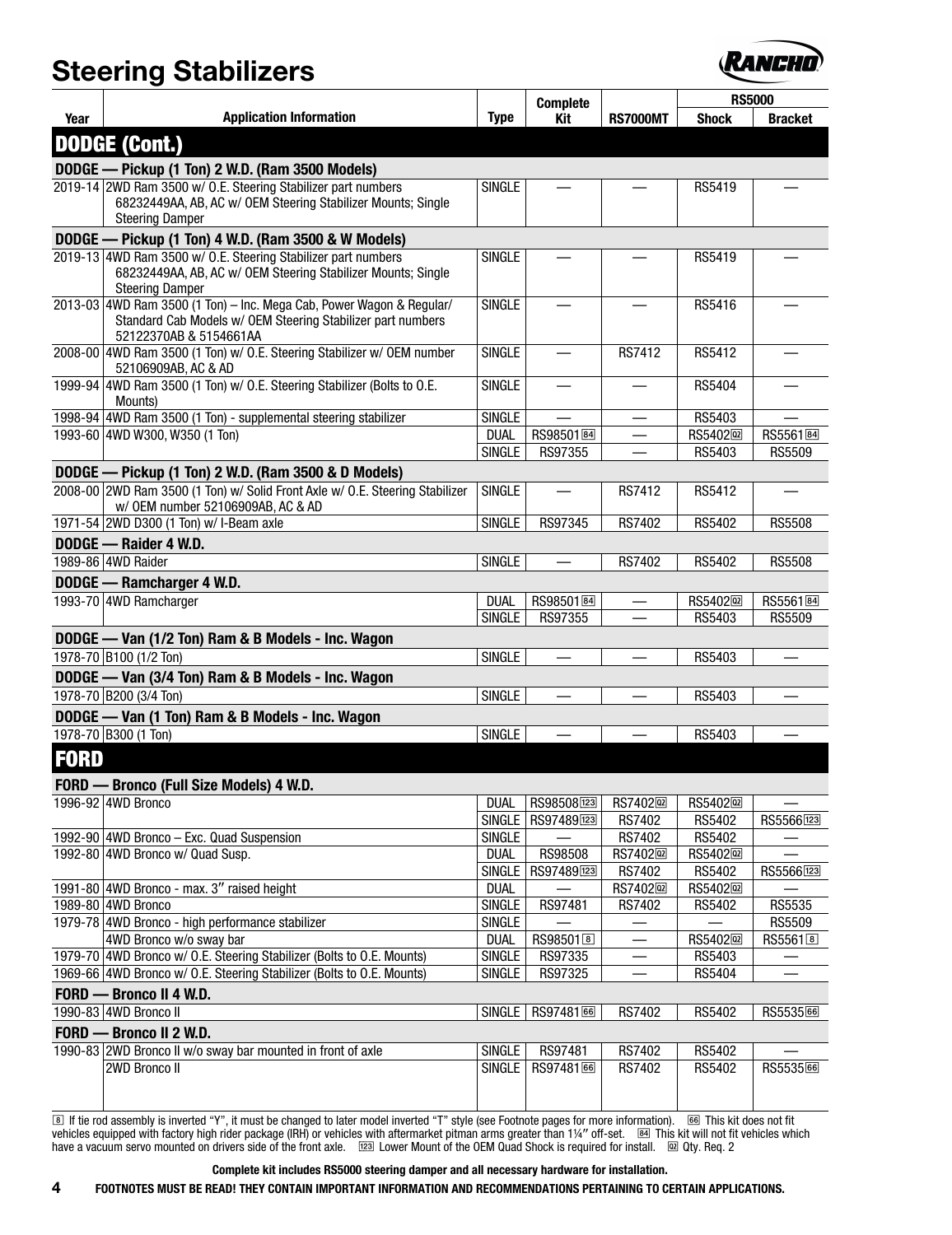

|      |                                                                                               |               | <b>Complete</b>        |                         |                        | <b>RS5000</b>       |
|------|-----------------------------------------------------------------------------------------------|---------------|------------------------|-------------------------|------------------------|---------------------|
| Year | <b>Application Information</b>                                                                | <b>Type</b>   | Kit                    | <b>RS7000MT</b>         | <b>Shock</b>           | <b>Bracket</b>      |
|      |                                                                                               |               |                        |                         |                        | <b>FORD (Cont.)</b> |
|      | FORD - Excursion 4 W.D.                                                                       |               |                        |                         |                        |                     |
|      | 2005-00 4WD Excursion w/ O.E. Steering Stabilizer (Bolts to O.E. Mounts)                      | <b>SINGLE</b> |                        | RS7410                  | RS5410                 |                     |
|      | 2004-02 4WD Excursion - high performance stabilizer                                           | <b>SINGLE</b> |                        |                         | RS5406                 | RS5542              |
|      | FORD - Excursion 2 W.D.                                                                       |               |                        |                         |                        |                     |
|      | 2002-00 2WD Excursion w/ O.E. Steering Stabilizer (Bolts to O.E. Mounts)                      | <b>SINGLE</b> |                        | RS7410                  | RS5410                 |                     |
|      | FORD - Expedition 4 W.D.                                                                      |               |                        |                         |                        |                     |
|      | 2002-97 Expedition 4WD                                                                        |               |                        |                         |                        |                     |
|      |                                                                                               | <b>SINGLE</b> |                        | RS7401                  | RS5401                 | <b>RS5567</b>       |
|      | FORD - Expedition 2 W.D.                                                                      |               |                        |                         |                        |                     |
| 1997 | <b>Expedition 2WD</b>                                                                         | <b>SINGLE</b> |                        | RS7401                  | RS5401                 | <b>RS5567</b>       |
|      | FORD - Explorer 4 W.D.                                                                        |               |                        |                         |                        |                     |
|      | 1994-90 Explorer 4WD                                                                          | SINGLE        |                        | RS7402                  | RS5402                 |                     |
|      | FORD - Explorer 2 W.D.                                                                        |               |                        |                         |                        |                     |
|      | 1994-90 Explorer 2WD                                                                          | <b>SINGLE</b> |                        | RS7402                  | RS5402                 |                     |
|      | FORD - Pickup (1/2 Ton) 4 W.D. (F Series)                                                     |               |                        |                         |                        |                     |
| 2004 | 4WD F-150 (1/2 Ton) Heritage Series (Old Body Style) w/ Rancho <sup>®</sup><br>RS6488 System  | <b>SINGLE</b> |                        | RS7401                  | RS5401                 | <b>RS5567</b>       |
|      | 2003-97 4WD F-150 (1/2 Ton) - Inc. SuperCrew                                                  | <b>SINGLE</b> |                        | RS7401                  | RS5401                 | <b>RS5567</b>       |
|      | 1996-92 4WD F-150 (1/2 Ton)                                                                   | <b>DUAL</b>   | RS98508[123]           | RS7402 <sub>[22]</sub>  | RS5402 <sub>[22]</sub> |                     |
|      |                                                                                               | <b>SINGLE</b> | RS97489123             | RS7402                  | RS5402 <sub>[12]</sub> | RS5566[123]         |
|      | 1996-80 4WD F-150 (1/2 Ton) - Exc. Quad Suspension                                            | <b>SINGLE</b> | RS97481                | RS7402                  | RS5402                 | RS5535              |
|      | 1994-80 4WD F-150 (1/2 Ton) w/ Quad Susp.                                                     | <b>DUAL</b>   | RS98508                | RS7402 <sub>[22]</sub>  | RS5402 <sub>[22]</sub> |                     |
|      |                                                                                               | <b>SINGLE</b> | RS97489                | RS7402                  | RS5402 <sup>[12]</sup> | <b>RS5566</b>       |
|      | 1993-80 4WD F-150 (1/2 Ton) - max. 3" raised height                                           | <b>DUAL</b>   |                        | RS7402 <sub>[22]</sub>  | RS5402 <sub>[22]</sub> |                     |
|      | 1979-70 4WD F-100, F-150 (1/2 Ton) - (Bolts to Stock Mounts)                                  | <b>SINGLE</b> | RS97335                |                         | RS5403                 |                     |
|      | 4WD F-100, F-150 (1/2 Ton) - high performance stabilizer                                      | <b>SINGLE</b> |                        | —                       |                        | RS5509              |
|      | 4WD F-100, F-150 (1/2 Ton) - w/o sway bar                                                     | <b>DUAL</b>   | RS98501 <sup>[8]</sup> |                         | RS5402 <sub>[12]</sub> | RS5561 <sup>8</sup> |
|      | FORD - Pickup (1/2 Ton) 2 W.D. (F Series)                                                     |               |                        |                         |                        |                     |
|      | 2001-97 2WD F-150 (1/2 Ton) - Inc. SuperCrew                                                  | <b>SINGLE</b> | —                      | RS7401                  | RS5401                 | <b>RS5567</b>       |
|      | 1996-81 2WD F-100, F-150 (1/2 Ton)                                                            | <b>SINGLE</b> | —<br>——                | RS7402                  | RS5402                 |                     |
| 1980 | 2WD F-100, F-150 (1/2 Ton)                                                                    | <b>SINGLE</b> |                        | RS7402                  | RS5402                 |                     |
|      | 1964-50 2WD F-100 (1/2 Ton)                                                                   | <b>SINGLE</b> | RS97345                | <b>RS7402</b>           | RS5402                 | <b>RS5508</b>       |
|      | FORD - Pickup (3/4 Ton) 4 W.D. (F Series)                                                     |               |                        |                         |                        |                     |
|      | 2020-11 4WD F-250 Superduty (3/4 Ton) w/ O.E. Steering Stabilizer (Bolts to                   | <b>SINGLE</b> |                        |                         | RS5415                 |                     |
|      | O.E. Mounts)                                                                                  |               |                        |                         |                        |                     |
|      | 2020-08 4WD F-250 Superduty w/ Rancho <sup>®</sup> Kit RS6524B, RS6525B or<br>RS66551B System | <b>DUAL</b>   | RS98510320<br>321      | RS7405 <sub>[123]</sub> | RS5405 <sub>[12]</sub> | RS64551320<br>321   |
|      | 2010-08 4WD F-250 Superduty (3/4 Ton) w/ O.E. Steering Stabilizer (Bolts to<br>O.E. Mounts)   | <b>SINGLE</b> |                        |                         | RS5421                 |                     |
|      | 2007-05 4WD F-250 Superduty (3/4 Ton) w/ O.E. Steering Stabilizer (Bolts to<br>O.E. Mounts)   | <b>SINGLE</b> |                        |                         | RS5413                 |                     |
|      | 4WD F-250 Superduty w/ Rancho® RS6510 or RS6511 System                                        | <b>DUAL</b>   | RS98510320<br>321      | RS7405 <sub>[22</sub> ] | RS5405 <sub>[12]</sub> | RS64551 320<br>321  |
|      | 2004-99 4WD F-250 Superduty (3/4 Ton) - high performance stabilizer                           | <b>SINGLE</b> | RS97488                |                         | RS5406                 | RS5542              |
|      | 4WD F-250 Superduty (3/4 Ton) w/ O.E. Steering Stabilizer (Bolts to<br>0.E. Mounts)           | <b>SINGLE</b> |                        | RS7410                  | RS5410                 |                     |
|      | 4WD F-250 Superduty (3/4 Ton) w/ Rancho® RS6553 or RS6653<br>System                           | <b>DUAL</b>   | RS98509                | RS7410 <sup>2</sup>     | RS5410 <sup>2</sup>    | RS64550             |
|      | 1999-97 4WD F-250 LD (3/4 Ton)                                                                | <b>SINGLE</b> |                        | RS7401                  | RS5401                 | RS5567              |
|      | 1996-80 4WD F-250 (3/4 Ton)                                                                   | <b>SINGLE</b> | RS97481                | RS7402                  | RS5402                 | RS5535              |
|      | 1979-77 4WD F-250 (3/4 Ton) w/ O.E. Steering Stabilizer (Bolts to O.E. Mounts)                | SINGLE        |                        | RS7405                  | RS5405                 |                     |
|      | 1977-59 4WD F-250 (3/4 Ton) - w/o power steering                                              | <b>SINGLE</b> | RS97355                |                         | RS5403                 | <b>RS5509</b>       |
|      | FORD - Pickup (3/4 Ton) 2 W.D. (F Series)                                                     |               |                        |                         |                        |                     |
|      | 1996-81 2WD F-250 (3/4 Ton)                                                                   | <b>SINGLE</b> |                        | RS7402                  | RS5402                 |                     |
|      |                                                                                               |               |                        |                         |                        |                     |

® If tie rod assembly is inverted "Y", it must be changed to later model inverted "T" style (see Footnote pages for more information). ा<u>¤</u>® Lower Mount of the OEM<br>Quad Shock is required for install. ।⊠? Requires at not be used. @ Qty. Req. 2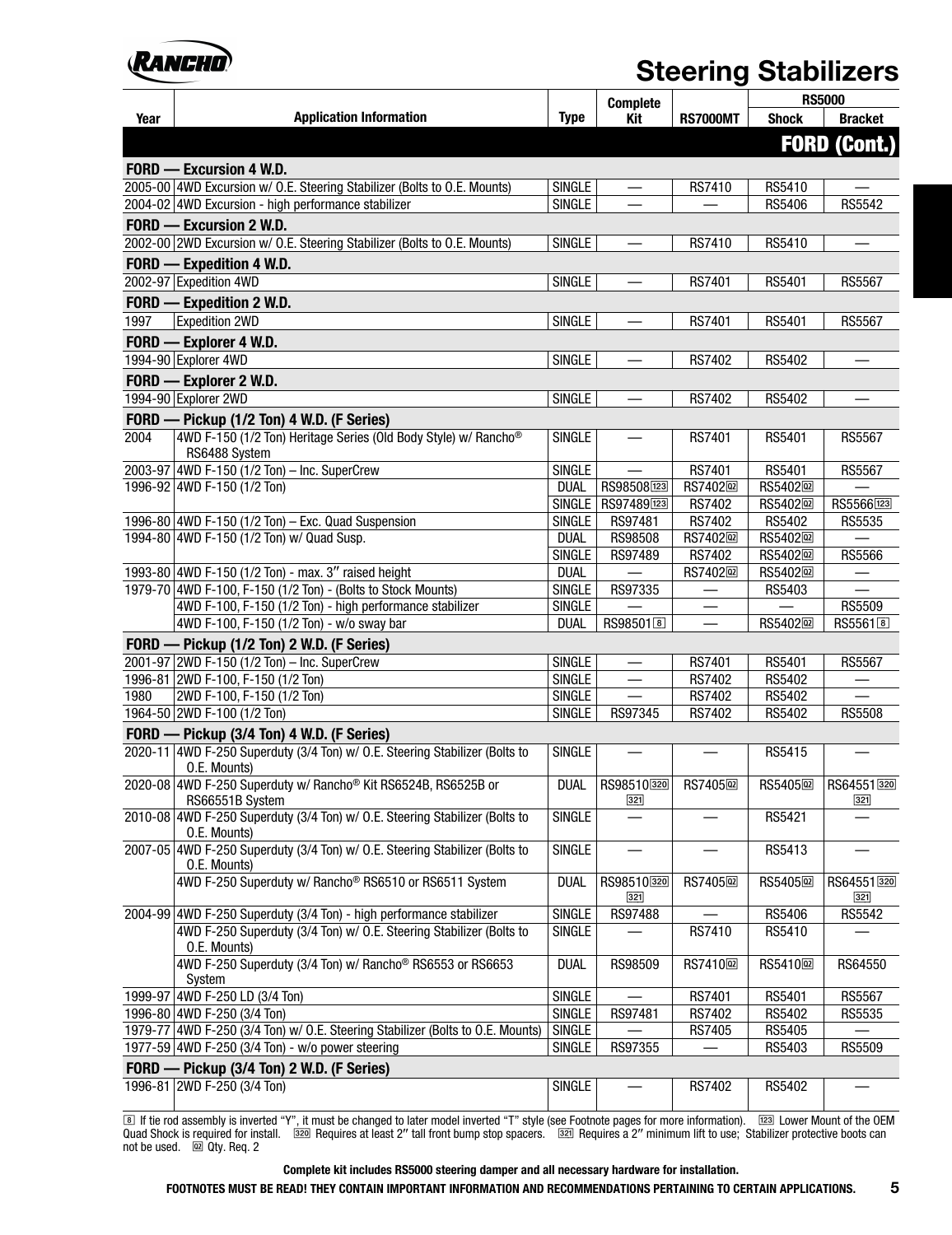

|      |                                                                                                                                      |               | <b>Complete</b>          |                         |                         | <b>RS5000</b>        |
|------|--------------------------------------------------------------------------------------------------------------------------------------|---------------|--------------------------|-------------------------|-------------------------|----------------------|
| Year | <b>Application Information</b>                                                                                                       | <b>Type</b>   | Kit                      | <b>RS7000MT</b>         | <b>Shock</b>            | <b>Bracket</b>       |
|      | <b>FORD (Cont.)</b>                                                                                                                  |               |                          |                         |                         |                      |
|      | FORD - Pickup (3/4 Ton) 2 W.D. (F Series) (Cont.)                                                                                    |               |                          |                         |                         |                      |
| 1980 | 2WD F-250 (3/4 Ton)                                                                                                                  | <b>SINGLE</b> |                          | RS7402                  | RS5402                  |                      |
|      | 1964-50 2WD F-250 (3/4 Ton)                                                                                                          | <b>SINGLE</b> | RS97345                  | RS7402                  | <b>RS5402</b>           | <b>RS5508</b>        |
|      | FORD - Pickup (1 Ton) 4 W.D. (F Series)                                                                                              |               |                          |                         |                         |                      |
|      | 2020-11 4WD F-350 Superduty (1 Ton) w/ O.E. Steering Stabilizer (Bolts to O.E.<br>Mounts)                                            | <b>SINGLE</b> |                          |                         | RS5415                  |                      |
|      | 2020-08 4WD F-350 Superduty Pickup w/ Rancho® Kit RS6524B or RS6525B<br>System                                                       | <b>DUAL</b>   | RS98510320<br>321        | RS7405 <sub>[22</sub> ] | RS5405 <sub>[22</sub> ] | RS64551320<br>321    |
|      | 2010-08 4WD F-350 Superduty (1 Ton) w/ O.E. Steering Stabilizer (Bolts to O.E.<br>Mounts)                                            | <b>SINGLE</b> |                          |                         | RS5421                  |                      |
|      | 2007-05 4WD F-350 Superduty (1 Ton) w/ O.E. Steering Stabilizer (Bolts to O.E.<br>Mounts)                                            | <b>SINGLE</b> |                          |                         | RS5413                  |                      |
|      | 4WD F-350 Superduty Pickup w/ Rancho® RS6510 or RS6511<br>System                                                                     | <b>DUAL</b>   | RS98510320<br>321        | <b>RS7405</b>           | <b>RS5405</b>           | RS64551 320<br>$321$ |
|      | 2004-99 4WD F-350 Superduty (1 Ton) - high performance stabilizer                                                                    | <b>SINGLE</b> | RS97488                  |                         | RS5406                  | RS5542               |
|      | 4WD F-350 Superduty (1 Ton) w/ O.E. Steering Stabilizer (Bolts to O.E.<br>Mounts)                                                    | <b>SINGLE</b> |                          | RS7410                  | RS5410                  |                      |
|      | 4WD F-350 Superduty (1 Ton) w/ Rancho® RS6553 or RS6653<br>System                                                                    | <b>DUAL</b>   | RS98509                  | RS7410 <sub>[22]</sub>  | RS5410 <sub>[22]</sub>  | RS64550              |
|      | 1997-80 4WD F-350 (1 Ton) w/o sway bar                                                                                               | <b>SINGLE</b> | RS97481                  | RS7402                  | RS5402                  | RS5535               |
| 1979 | 4WD F-350 (1 Ton) w/ O.E. Steering Stabilizer (Bolts to O.E. Mounts)                                                                 | <b>SINGLE</b> |                          | RS7405                  | RS5405                  |                      |
|      | 1977-59 4WD F-350 (1 Ton) w/o power steering                                                                                         | <b>SINGLE</b> | RS97355                  |                         | RS5403                  | <b>RS5509</b>        |
|      | FORD - Pickup (1 Ton) 2 W.D. (F Series)                                                                                              |               |                          |                         |                         |                      |
|      | 1997-80 2WD F-350 (1 Ton)                                                                                                            | <b>SINGLE</b> |                          | RS7402                  | RS5402                  |                      |
|      | 1964-50 2WD F-350 (1 Ton) w/ I-Beam axle                                                                                             | <b>SINGLE</b> | RS97345                  | RS7402                  | RS5402                  | <b>RS5508</b>        |
|      | FORD - Pickup Ranger (Light Duty) 4 W.D.                                                                                             |               |                          |                         |                         |                      |
|      | 1997-83 4WD Ranger                                                                                                                   | <b>SINGLE</b> | RS97481                  | RS7402                  | RS5402                  | RS5535               |
|      | 1995-83 4WD Ranger w/ Rancho <sup>®</sup> System                                                                                     | <b>SINGLE</b> |                          | RS7402                  | RS5402                  |                      |
|      | 1990-87 4WD Ranger w/ Factory High Ryder option                                                                                      | <b>SINGLE</b> | $\overline{\phantom{0}}$ | RS7402                  | RS5402                  |                      |
|      | FORD - Pickup Ranger (Light Duty) 2 W.D.                                                                                             |               |                          |                         |                         |                      |
|      | 1997-90 2WD Ranger                                                                                                                   | <b>SINGLE</b> |                          | RS7402                  | RS5402                  |                      |
|      | 1995-83 2WD Ranger w/ Rancho <sup>®</sup> System                                                                                     | <b>SINGLE</b> |                          | RS7402                  | RS5402                  |                      |
|      | 1991-83 2WD Ranger w/o sway bar mounted in front of I-Beams                                                                          | <b>SINGLE</b> | RS97481                  | RS7402                  | RS5402                  |                      |
|      | FORD - Pickup / Chassis Cab F-450 4 W.D.                                                                                             |               |                          |                         |                         |                      |
|      | 2017-11 4WD F-450 Superduty w/ O.E. Steering Stabilizer; Replacement Unit<br>for BC3Z3E651A, B, HC3Z3E651A, B (Bolts to O.E. Mounts) | <b>SINGLE</b> |                          |                         | RS5415                  |                      |
|      | 2010-08 4WD F-450 Superduty w/ O.E. Steering Stabilizer (Bolts to O.E.<br>Mounts)                                                    | <b>SINGLE</b> |                          |                         | RS5421                  |                      |
|      | 2007-05 4WD F-450 Superduty w/ O.E. Steering Stabilizer (Bolts to O.E.<br>Mounts)                                                    | <b>SINGLE</b> |                          |                         | RS5413                  |                      |
|      | 2004-99 4WD F-450 Superduty w/ O.E. Steering Stabilizer (Bolts to O.E.<br>Mounts)                                                    | <b>SINGLE</b> |                          | RS7410                  | RS5410                  |                      |
|      | FORD - Pickup / Chassis Cab F-450 2 W.D.                                                                                             |               |                          |                         |                         |                      |
|      | 2016-11 2WD F-450 Superduty w/ O.E. Steering Stabilizer; Replacement Unit<br>for BC3Z3E651A, B (Bolts to O.E. Mounts)                | <b>SINGLE</b> |                          |                         | RS5415                  |                      |
|      | 2010-08 2WD F-450 Superduty w/ O.E. Steering Stabilizer (Bolts to O.E.<br>Mounts)                                                    | <b>SINGLE</b> |                          |                         | RS5421                  |                      |
|      | 2007-05 2WD F-450 Superduty w/ O.E. Steering Stabilizer (Bolts to O.E.<br>Mounts)                                                    | <b>SINGLE</b> |                          |                         | RS5413                  |                      |
|      | 2004-99 2WD F-450 Superduty w/ O.E. Steering Stabilizer (Bolts to O.E.<br>Mounts)                                                    | <b>SINGLE</b> | $\qquad \qquad$          | RS7410                  | RS5410                  |                      |
|      | FORD - Chassis Cab F-550 4 W.D.                                                                                                      |               |                          |                         |                         |                      |
|      | 2017-11 4WD F-550 Superduty w/ O.E. Steering Stabilizer; Replacement Unit<br>for BC3Z3E651A, B, HC3Z3E651A, B (Bolts to O.E. Mounts) | <b>SINGLE</b> |                          |                         | RS5415                  |                      |
|      |                                                                                                                                      |               |                          |                         |                         |                      |

[320] Requires at least 2" tall front bump stop spacers. [32] Requires a 2" minimum lift to use; Stabilizer protective boots can not be used. [22] Qty. Req. 2

#### **Complete kit includes RS5000 steering damper and all necessary hardware for installation.**

**6 FOOTNOTES MUST BE READ! THEY CONTAIN IMPORTANT INFORMATION AND RECOMMENDATIONS PERTAINING TO CERTAIN APPLICATIONS.**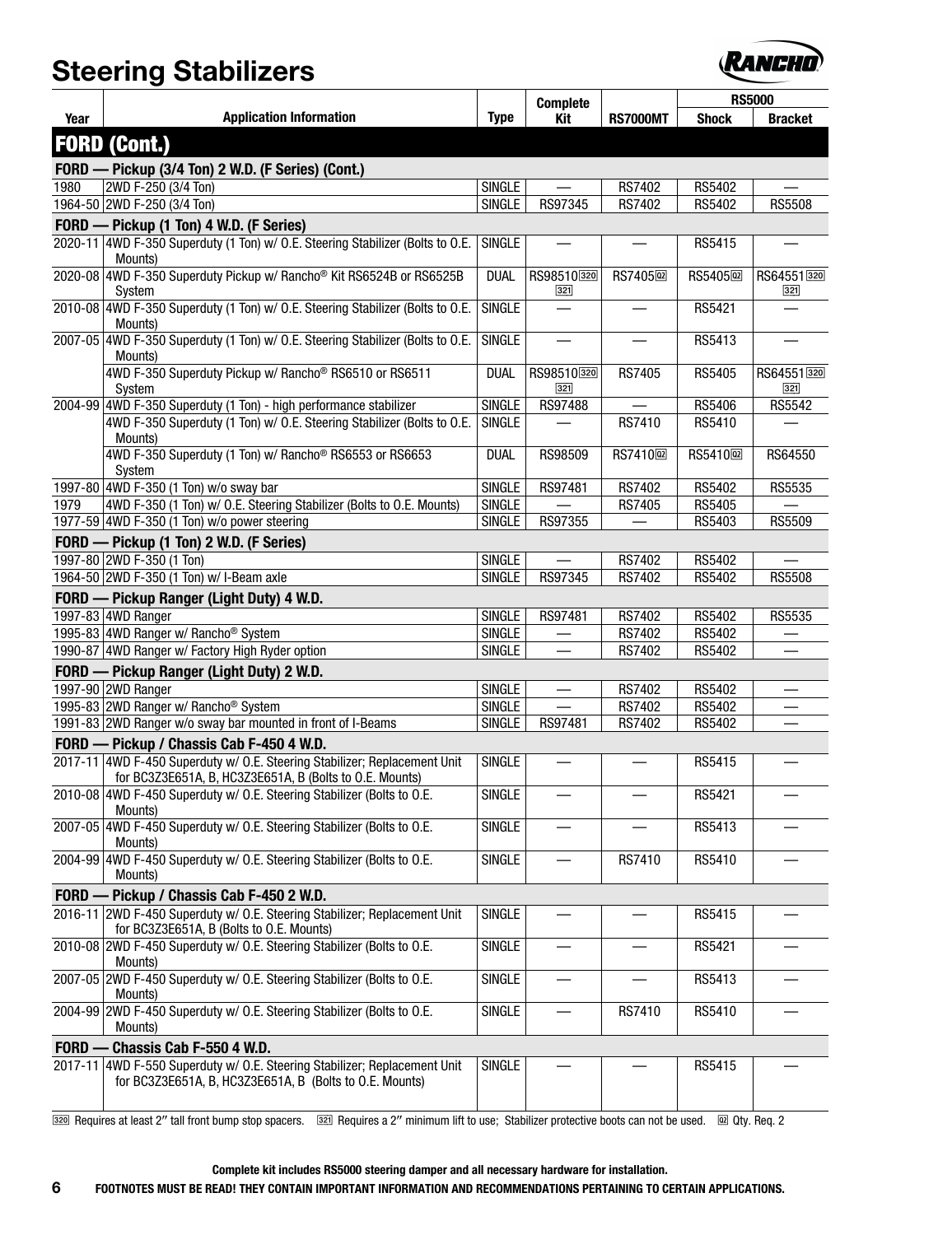

|      |                                                                                                                       |               | <b>Complete</b> |                 | <b>RS5000</b>          |                     |
|------|-----------------------------------------------------------------------------------------------------------------------|---------------|-----------------|-----------------|------------------------|---------------------|
| Year | <b>Application Information</b>                                                                                        | <b>Type</b>   | <b>Kit</b>      | <b>RS7000MT</b> | <b>Shock</b>           | <b>Bracket</b>      |
|      |                                                                                                                       |               |                 |                 |                        | <b>FORD (Cont.)</b> |
|      | FORD - Chassis Cab F-550 4 W.D. (Cont.)                                                                               |               |                 |                 |                        |                     |
|      | 2010-08 4WD F-550 Superduty w/ O.E. Steering Stabilizer (Bolts to O.E.<br>Mounts)                                     | <b>SINGLE</b> |                 |                 | RS5421                 |                     |
|      | 2007-05 4WD F-550 Superduty w/ O.E. Steering Stabilizer (Bolts to O.E.<br>Mounts)                                     | <b>SINGLE</b> |                 |                 | RS5413                 |                     |
|      | 2004-99 4WD F-550 Superduty w/ O.E. Steering Stabilizer (Bolts to O.E.<br>Mounts)                                     | <b>SINGLE</b> |                 | <b>RS7410</b>   | RS5410                 |                     |
|      | FORD - Chassis Cab F-550 2 W.D.                                                                                       |               |                 |                 |                        |                     |
|      | 2016-11 2WD F-550 Superduty w/ O.E. Steering Stabilizer; Replacement Unit<br>for BC3Z3E651A, B (Bolts to O.E. Mounts) | <b>SINGLE</b> |                 |                 | RS5415                 |                     |
|      | 2010-08 2WD F-550 Superduty w/ O.E. Steering Stabilizer (Bolts to O.E.<br>Mounts)                                     | <b>SINGLE</b> |                 |                 | RS5421                 |                     |
|      | 2007-05 2WD F-550 Superduty w/ O.E. Steering Stabilizer (Bolts to O.E.<br>Mounts)                                     | <b>SINGLE</b> |                 |                 | RS5413                 |                     |
|      | 2004-99 2WD F-550 Superduty w/ O.E. Steering Stabilizer (Bolts to O.E.<br>Mounts)                                     | <b>SINGLE</b> |                 | RS7410          | RS5410                 |                     |
|      | FORD - Van (1/2 Ton) E Series - Inc. Club Wagon                                                                       |               |                 |                 |                        |                     |
|      | 1968-61 E-100 (1/2 Ton) w/ I-Beam axle                                                                                | <b>SINGLE</b> | RS97345         | RS7402          | RS5402                 | <b>RS5508</b>       |
|      | FORD - Van (3/4 Ton) E Series - Inc. Club Wagon                                                                       |               |                 |                 |                        |                     |
|      | 1969-61 E-200 (3/4 Ton) w/ I-Beam axle                                                                                | <b>SINGLE</b> | RS97345         | RS7402          | RS5402                 | <b>RS5508</b>       |
|      |                                                                                                                       |               |                 |                 |                        |                     |
|      |                                                                                                                       |               |                 |                 |                        | <b>GMC</b>          |
|      | GMC - Jimmy 4 W.D. Compact - Inc. S Models                                                                            |               |                 |                 |                        |                     |
|      | 2000-95 4WD Jimmy w/ O.E. Steering Stabilizer (Bolts to O.E. Mounts)                                                  | <b>SINGLE</b> |                 | RS7401          | RS5401                 |                     |
|      | 1997-95 4WD Jimmy w/o O.E. Steering Stabilizer Mounts                                                                 | <b>SINGLE</b> | RS97265         | RS7401          | RS5401                 | <b>RS5526</b>       |
|      | 1994-83 4WD Jimmy (S Models) Mid Size w/ O.E. Steering Stabilizer (Bolts to<br>O.E. Mounts)                           | <b>SINGLE</b> |                 | RS7401          | RS5401                 |                     |
|      | 4WD Jimmy (S Models) Mid Size w/o O.E. Steering Stabilizer Mounts                                                     | <b>SINGLE</b> | RS97265         | RS7401          | RS5401                 | <b>RS5526</b>       |
|      | GMC - Jimmy 4 W.D. Full Size (K & V Models)                                                                           |               |                 |                 |                        |                     |
|      | 1991-73 4WD Jimmy Full Size w/ O.E. Steering Stabilizer (Bolts to O.E.<br>Mounts)                                     | <b>SINGLE</b> | RS97325         |                 | RS5404                 |                     |
|      | 1991-70 4WD Jimmy Full Size                                                                                           | <b>DUAL</b>   | RS98501         |                 | RS5402 <sub>[12]</sub> | <b>RS5561</b>       |
|      | GMC - Pickup (1/2 Ton) 4 W.D. (Sierra, K & V Models)                                                                  |               |                 |                 |                        |                     |
|      | 2007-05 4WD Sierra 1500HD (1/2 Ton) Crew Cab (Classic)                                                                | <b>SINGLE</b> | $-$             |                 | RS5407                 | <b>RS5548</b>       |
|      | 2007-99 4WD Sierra 1500 (1/2 Ton) Pickup (Classic) w/ Rancho® RS6545<br>System                                        | <b>SINGLE</b> |                 | <b>RS7402</b>   | RS5402                 | RS5545              |
|      | 2003-01 4WD Sierra 1500HD (1/2 Ton) Crew Cab                                                                          | <b>SINGLE</b> |                 |                 | RS5407                 | <b>RS5548</b>       |
|      | 1998-88 4WD K-1500 (1/2 Ton) w/ Rancho <sup>®</sup> RS6443 System                                                     | <b>SINGLE</b> |                 | RS7401          | RS5401                 |                     |
|      | 4WD K-1500 (1/2 Ton) w/ Rancho <sup>®</sup> RS6543 System                                                             | <b>SINGLE</b> |                 | RS7401          | RS5401                 |                     |
|      | 4WD K-1500 (1/2 Ton) - Inc. Z71 w/ O.E. Steering Stabilizer (Bolts to<br>O.E. Mounts)                                 | <b>SINGLE</b> | RS97266         | RS7401          | RS5401                 |                     |
|      | 4WD K-1500 (1/2 Ton) - Inc. Z71 w/o O.E. Steering Stabilizer Mounts                                                   | <b>SINGLE</b> | RS97265         | RS7401          | RS5401                 | RS5526              |
| 1987 | 4WD V-1500 (1/2 Ton) w/ O.E. Steering Stabilizer (Bolts to O.E.<br>Mounts)                                            | <b>SINGLE</b> | RS97325         |                 | RS5404                 |                     |
|      | 4WD V-1500 (1/2 Ton)                                                                                                  | <b>DUAL</b>   | RS98501         |                 | RS5402 <sup>[12]</sup> | RS5561              |
|      | 1986-73 4WD K-1500 (1/2 Ton) w/ O.E. Steering Stabilizer (Bolts to O.E.<br>Mounts)                                    | <b>SINGLE</b> | RS97325         |                 | RS5404                 |                     |
|      | 1986-67 4WD K-1500 (1/2 Ton)                                                                                          | <b>DUAL</b>   | RS98501         |                 | RS5402 <sup>[22]</sup> | RS5561              |
|      | 1972-67 4WD K-1500 (1/2 Ton)                                                                                          | <b>SINGLE</b> | RS97355         |                 | RS5403                 | RS5509              |
|      | 1959-58 4WD 100 (1/2 Ton)                                                                                             | <b>SINGLE</b> | RS97355         |                 | RS5403                 | RS5509              |
|      | GMC — Pickup (1/2 Ton) 2 W.D. (Sierra, C & R Models)                                                                  |               |                 |                 |                        |                     |
|      | 2007-05 2WD Sierra 1500HD (1/2 Ton) Crew Cab (Classic)                                                                | <b>SINGLE</b> |                 |                 | RS5407                 | RS5548              |
|      | 2003-01 Sierra 1500HD 2WD (1/2 Ton) Crew Cab                                                                          | <b>SINGLE</b> |                 |                 | RS5407                 | RS5548              |
|      | 1959-55 2WD 100 (1/2 Ton)                                                                                             | <b>SINGLE</b> | RS97345         | RS7402          | RS5402                 | RS5508              |
|      | 1954-50 2WD 1/2 Ton                                                                                                   | SINGLE        | RS97345         | RS7402          | RS5402                 | <b>RS5508</b>       |
|      |                                                                                                                       |               |                 |                 |                        |                     |

 $@2$  Qty. Req. 2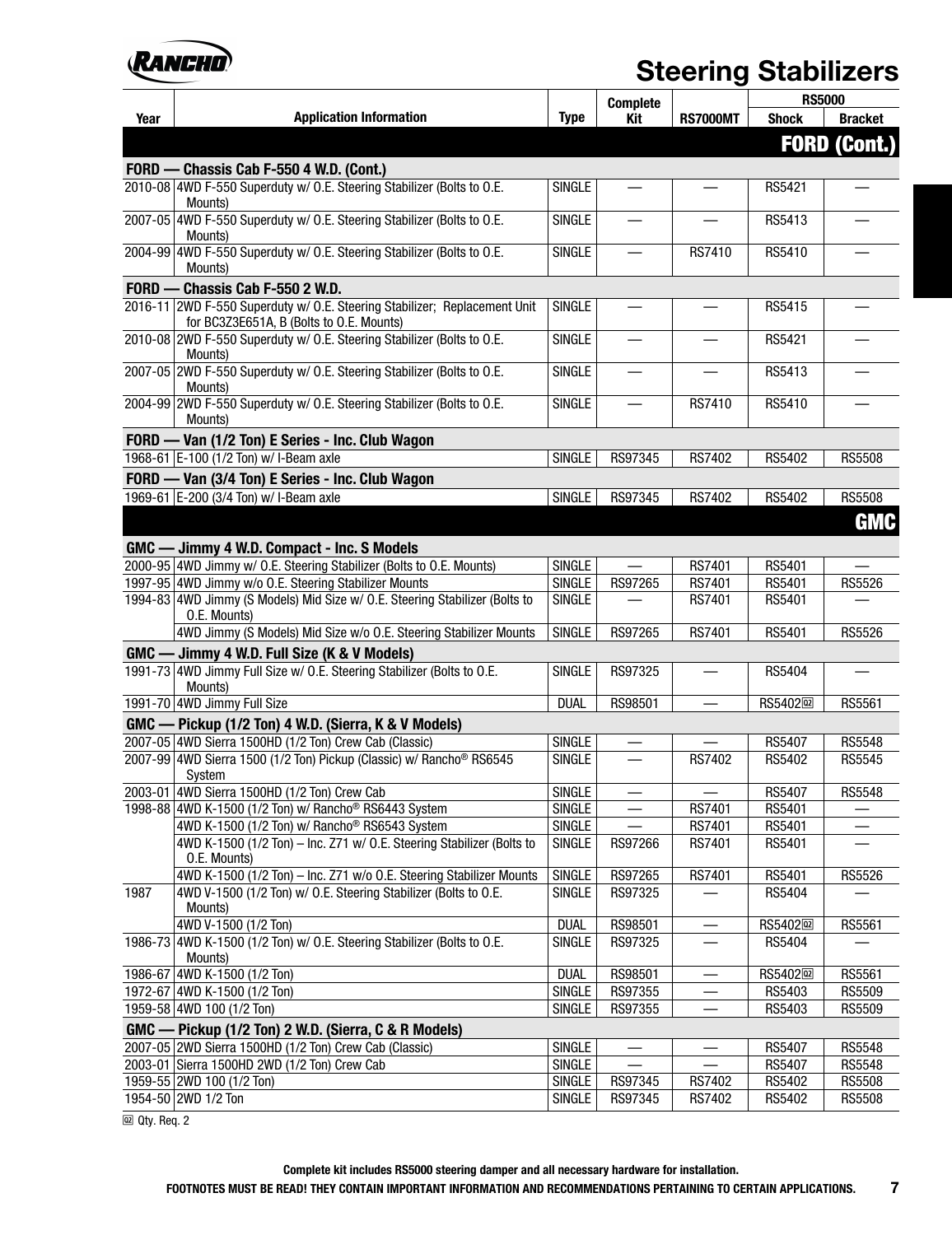

|      |                                                                                                             |               | <b>Complete</b>          |                 | <b>RS5000</b>           |                |
|------|-------------------------------------------------------------------------------------------------------------|---------------|--------------------------|-----------------|-------------------------|----------------|
| Year | <b>Application Information</b>                                                                              | <b>Type</b>   | Kit                      | <b>RS7000MT</b> | <b>Shock</b>            | <b>Bracket</b> |
|      | <b>GMC (Cont.)</b>                                                                                          |               |                          |                 |                         |                |
|      | GMC — Pickup (3/4 Ton) 4 W.D. (Sierra, K & V Models)                                                        |               |                          |                 |                         |                |
|      | 2015-11 4WD Sierra 2500HD (3/4 Ton) (9200 GVW) Pickup w/ OE Steering<br>Stabilizer (Bolts to O.E. Mounts)   | <b>SINGLE</b> |                          |                 | RS5417                  |                |
|      | 2010-01 4WD Sierra 2500HD (3/4 Ton) (9200 GVW) Pickup w/ O.E. Steering<br>Stabilizer (Bolts to O.E. Mounts) | <b>SINGLE</b> | $\overline{\phantom{0}}$ | RS7411          | RS5411                  |                |
|      | 2008-01 Sierra 2500HD 4WD (9200 GVW)                                                                        | <b>SINGLE</b> | $\overline{\phantom{0}}$ |                 | <b>RS5407</b>           | RS5548         |
|      | 2004-99 Sierra 2500 4WD (up to 8600 GVW)                                                                    | <b>SINGLE</b> |                          |                 | <b>RS5407</b>           | <b>RS5548</b>  |
|      | 2000-88 4WD K-2500 (3/4 Ton) w/ O.E. Steering Stabilizer (Bolts to O.E.<br>Mounts)                          | <b>SINGLE</b> | RS97266 <sup>28</sup>    | RS7401          | RS5401                  |                |
|      | 4WD K-2500 (3/4 Ton) w/o O.E. Steering Stabilizer Mounts                                                    | <b>SINGLE</b> | RS97265                  | RS7401          | RS5401                  | <b>RS5526</b>  |
|      | 1998-88 4WD K-2500 (3/4 Ton) - 6 Lug w/ Rancho <sup>®</sup> RS6443 System                                   | <b>SINGLE</b> |                          | RS7401          | RS5401                  |                |
|      | 4WD K-2500 (3/4 Ton) - 8 Lug w/ Rancho® RS6469 System                                                       | <b>SINGLE</b> |                          | <b>RS7401</b>   | RS5401                  |                |
| 1987 | 4WD V-2500 (3/4 Ton) w/ O.E. Steering Stabilizer (Bolts to O.E.<br>Mounts)                                  | <b>SINGLE</b> | RS97325                  |                 | RS5404                  |                |
|      | 4WD V-2500 (3/4 Ton)                                                                                        | <b>DUAL</b>   | RS98501                  |                 | RS5402 <sub>[123]</sub> | RS5561         |
|      | 1986-73 4WD K-2500 (3/4 Ton) w/ O.E. Steering Stabilizer (Bolts to O.E.<br>Mounts)                          | <b>SINGLE</b> | RS97325                  |                 | RS5404                  |                |
|      | 1986-67 4WD K-2500 (3/4 Ton)                                                                                | <b>DUAL</b>   | RS98501                  |                 | RS5402 <sub>[22]</sub>  | RS5561         |
|      | 1972-67 4WD 1500 (3/4 Ton)                                                                                  | <b>SINGLE</b> | RS97355                  |                 | RS5403                  | RS5509         |
|      | 1959-58 4WD 150 (3/4 Ton)                                                                                   | <b>SINGLE</b> | RS97355                  |                 | RS5403                  | RS5509         |
|      | GMC — Pickup (3/4 Ton) 2 W.D. (Sierra, C & R Models)                                                        |               |                          |                 |                         |                |
|      | 2015-11 2WD Sierra 2500HD (3/4 Ton) (9200 GVW) Pickup w/ OE Steering<br>Stabilizer (Bolts to O.E. Mounts)   | SINGLE        |                          |                 | RS5417                  |                |
|      | 2010-01 2WD Sierra 2500HD (3/4 Ton) (9200 GVW) Pickup w/ O.E. Steering<br>Stabilizer (Bolts to O.E. Mounts) | <b>SINGLE</b> | $\overline{\phantom{0}}$ | RS7411          | RS5411                  |                |
|      | 2008-01 2WD Sierra 2500HD (3/4 Ton) (9200 GVW) Pickup w/o 0EM Mounts                                        | <b>SINGLE</b> | $\overline{\phantom{0}}$ |                 | RS5407                  | <b>RS5548</b>  |
|      | 1959-55 2WD 150 (3/4 Ton)                                                                                   | <b>SINGLE</b> | RS97345                  | RS7402          | RS5402                  | <b>RS5508</b>  |
|      | 1954-50 2WD 3/4 Ton                                                                                         | <b>SINGLE</b> | RS97345                  | RS7402          | RS5402                  | <b>RS5508</b>  |
|      | GMC — Pickup (1 Ton) 4 W.D. (Sierra, K & V Models)                                                          |               |                          |                 |                         |                |
|      | 2015-11 4WD Sierra 3500HD (1 Ton) (9200 GVW) Pickup w/ OE Steering<br>Stabilizer (Bolts to O.E. Mounts)     | <b>SINGLE</b> |                          |                 | RS5417                  |                |
|      | 2010-01 4WD Sierra 3500 (1 Ton) (11400 GVW) Pickup w/ O.E. Steering<br>Stabilizer (Bolts to O.E. Mounts)    | <b>SINGLE</b> |                          | RS7411          | RS5411                  |                |
|      | 2000-88 4WD K-3500 (1 Ton) w/ O.E. Steering Stabilizer (Bolts to O.E. Mounts)                               | <b>SINGLE</b> | RS97266                  | RS7401          | RS5401                  |                |
|      | 4WD K-3500 (1 Ton) w/o O.E. Steering Stabilizer Mounts                                                      | <b>SINGLE</b> | RS97265                  | RS7401          | RS5401                  | <b>RS5526</b>  |
|      | 1998-88 4WD K-3500 (1 Ton) - 8 Lug w/ Rancho <sup>®</sup> RS6469 System                                     | <b>SINGLE</b> |                          | RS7401          | RS5401                  |                |
|      | 1991-87 4WD V-3500 (1 Ton) w/ O.E. Steering Stabilizer (Bolts to O.E. Mounts)                               | <b>SINGLE</b> | RS97325                  |                 | RS5404                  |                |
|      | 1986-73 4WD K-3500 (1 Ton) w/o O.E. Steering Stabilizer Mounts                                              | SINGLE        | RS97325                  |                 | RS5404                  |                |
|      | GMC — Pickup (1 Ton) 2 W.D. (Sierra, C & R Models)                                                          |               |                          |                 |                         |                |
|      | 2015-11 2WD Sierra 3500HD (1 Ton) (9200 GVW) Pickup w/ OE Steering<br>Stabilizer (Bolts to O.E. Mounts)     | <b>SINGLE</b> |                          |                 | RS5417                  |                |
|      | 2010-01 2WD Sierra 3500 (1 Ton) (11400 GVW) Pickup w/ O.E. Steering<br>Stabilizer (Bolts to O.E. Mounts)    | <b>SINGLE</b> |                          | RS7411          | RS5411                  |                |
|      | 2000-88 2WD C-3500 (1 Ton) - Inc. Dual Rear Wheels - Exc. straight axle or<br>3-bolt idler arm              | <b>SINGLE</b> |                          |                 | RS5406                  |                |
|      | 1959-55 2WD 250 (1 Ton) w/ I-Beam axle                                                                      | <b>SINGLE</b> | RS97345                  | RS7402          | RS5402                  | <b>RS5508</b>  |
|      | 1954-50 2WD 1 Ton                                                                                           | <b>SINGLE</b> | RS97345                  | RS7402          | RS5402                  | <b>RS5508</b>  |
|      | GMC — Pickup S Models (Light Duty) 4 W.D. (Sonoma)                                                          |               |                          |                 |                         |                |
|      | 2004-82 4WD S-15 Sonoma Mid Size w/ O.E. Steering Stabilizer (Bolts to O.E.<br>Mounts)                      | <b>SINGLE</b> |                          | RS7401          | RS5401                  |                |
|      | 1997-82 4WD S-15 Sonoma Mid Size w/o O.E. Steering Stabilizer Mounts                                        | <b>SINGLE</b> | RS97265                  | RS7401          | RS5401                  | RS5526         |
|      | GMC — Suburban 4 W.D. (Light Trucks)                                                                        |               |                          |                 |                         |                |
|      | 1998-92 4WD Suburban (3/4 Ton) - 8 lug w/ Rancho <sup>®</sup> RS6469 System                                 | SINGLE        |                          | RS7401          | RS5401                  |                |
|      | 1997-92 4WD Suburban w/o O.E. Steering Stabilizer Mounts                                                    | <b>SINGLE</b> | RS97265                  | RS7401          | RS5401                  | RS5526         |
|      | 1991-73 4WD Suburban w/ O.E. Steering Stabilizer (Bolts to O.E. Mounts)                                     | <b>SINGLE</b> | RS97325                  |                 | RS5404                  |                |
|      |                                                                                                             |               |                          |                 |                         |                |

[28] Must have factory hole in tie rod for stabilizer. @ Qty. Req. 2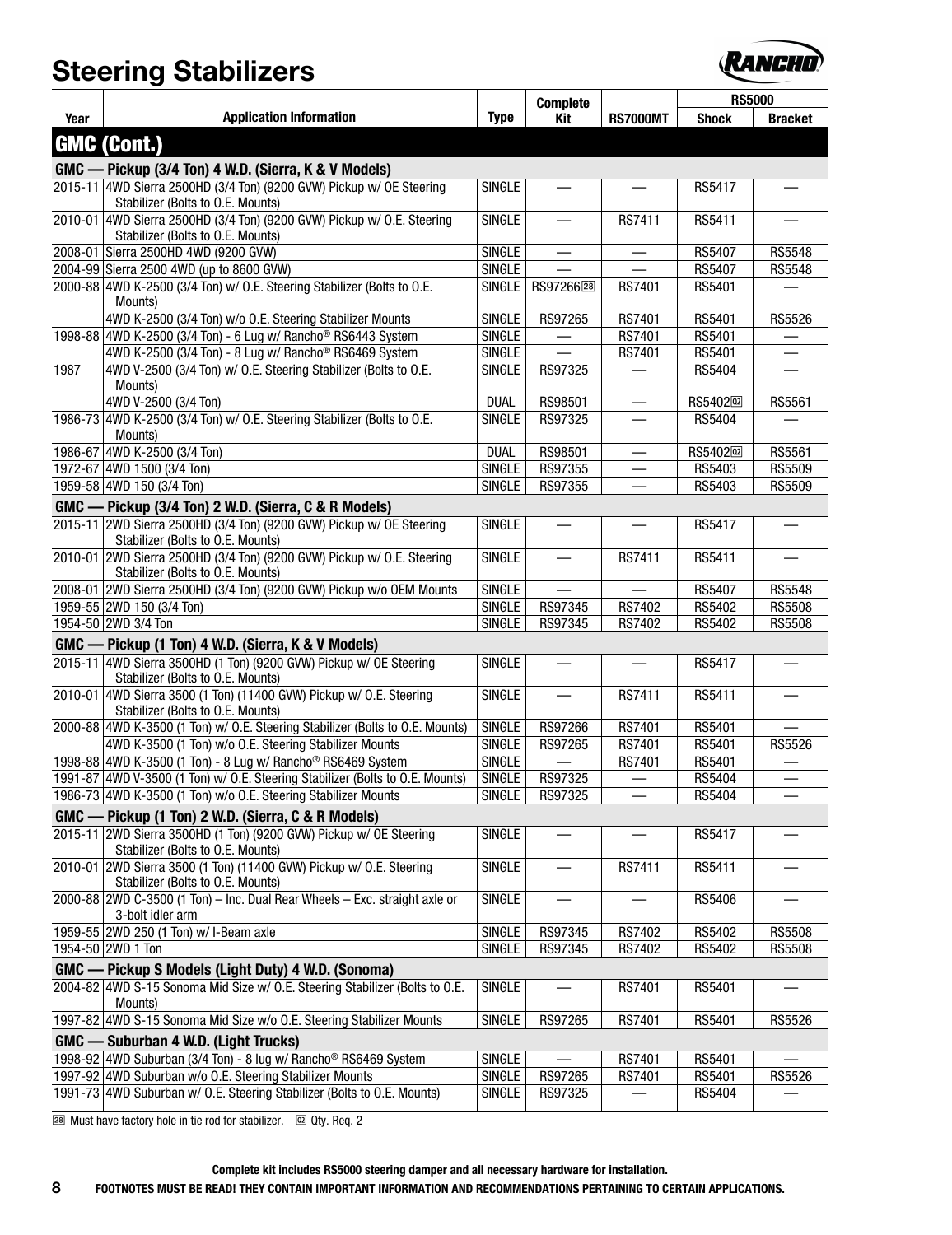

|                        |                                                                                                                        |               | <b>Complete</b> |                 | <b>RS5000</b>          |                      |
|------------------------|------------------------------------------------------------------------------------------------------------------------|---------------|-----------------|-----------------|------------------------|----------------------|
| Year                   | <b>Application Information</b>                                                                                         | <b>Type</b>   | Kit             | <b>RS7000MT</b> | <b>Shock</b>           | <b>Bracket</b>       |
|                        |                                                                                                                        |               |                 |                 |                        | <b>GMC (Cont.)</b>   |
|                        | GMC — Suburban 4 W.D. (Light Trucks) (Cont.)                                                                           |               |                 |                 |                        |                      |
|                        | 1991-67 4WD Suburban - high performance stabilizer                                                                     | <b>SINGLE</b> |                 |                 |                        | RS5509               |
|                        | Suburban 1500 4WD                                                                                                      | <b>DUAL</b>   | RS98501         |                 | RS5402 <sup>[22]</sup> | RS5561               |
|                        | GMC - Suburban 2 W.D. (Light Trucks)                                                                                   |               |                 |                 |                        |                      |
|                        | 1999-92 2WD Suburban w/o O.E. Steering Stabilizer Mounts                                                               | <b>SINGLE</b> |                 |                 | <b>RS5406</b>          |                      |
|                        | GMC - Van Safari (Mini) 2 W.D.                                                                                         |               |                 |                 |                        |                      |
|                        | 2005-85 2WD Safari Van                                                                                                 | <b>SINGLE</b> |                 |                 | RS5406                 |                      |
|                        | GMC - Van (1/2 Ton) Savana & G Models - Inc. Rally & Vandura                                                           |               |                 |                 |                        |                      |
|                        | 1971-65 G-1500 (1/2 Ton) w/ I-Beam axle                                                                                | SINGLE        | RS97345         | RS7402          | RS5402                 | <b>RS5508</b>        |
|                        | GMC - Yukon XL 4 W.D.                                                                                                  |               |                 |                 |                        |                      |
|                        | 2010-00 4WD Yukon XL 2500 (3/4 Ton) w/ O.E. Steering Stabilizer (Bolts to<br>0.E. Mounts)                              | <b>SINGLE</b> |                 | RS7411          | RS5411                 |                      |
|                        | 2006-00 4WD Yukon XL 2500 (3/4 Ton) (Up To 8600 GVW)                                                                   | <b>SINGLE</b> |                 |                 | RS5407                 | <b>RS5548</b>        |
|                        | Yukon XL 1500 4WD w/ Rancho® RS6546 or RS6547 System -<br>Exc. Z55 Autoride Suspension                                 | <b>SINGLE</b> |                 | RS7402          | RS5402                 | <b>RS5545</b>        |
|                        | GMC - Yukon XL 2 W.D.                                                                                                  |               |                 |                 |                        |                      |
|                        | 2010-01 2WD Yukon XL 2500 (3/4 Ton) Torsion Bar Front Suspension w/ O.E.<br>Steering Stabilizer (Bolts to O.E. Mounts) | <b>SINGLE</b> |                 | RS7411          | RS5411                 |                      |
|                        | 2001-00 2WD Yukon XL 1500 (1/2 Ton) w/ Rancho® RS6246 System -<br>Exc. Z55 Autoride Suspension                         | <b>SINGLE</b> |                 | <b>RS7402</b>   | RS5402                 | RS5545               |
|                        | GMC - Yukon 4 W.D.                                                                                                     |               |                 |                 |                        |                      |
|                        | 2006-00 4WD Yukon 4 Door w/ Rancho® RS6547 System - Exc. Z55 Autoride<br>Suspension                                    | <b>SINGLE</b> |                 | RS7402          | RS5402                 | RS5545               |
|                        | 2000-92 4WD Yukon w/ O.E. Steering Stabilizer (Bolts to O.E. Mounts)                                                   | <b>SINGLE</b> | RS97266         | RS7401          | RS5401                 |                      |
|                        | 1998-92 4WD Yukon w/ Rancho <sup>®</sup> RS6555 or RS6568 Suspension                                                   | <b>SINGLE</b> |                 | RS7401          | RS5401                 |                      |
|                        | 4WD Yukon w/o O.E. Steering Stabilizer Mounts                                                                          | <b>SINGLE</b> | RS97265         | RS7401          | RS5401                 | RS5526               |
|                        | GMC - Yukon 2 W.D.                                                                                                     |               |                 |                 |                        |                      |
|                        | 2001-00 2WD Yukon 4 Door w/ Rancho <sup>®</sup> RS6246 System - Exc. Z55 Autoride<br>Suspension                        | <b>SINGLE</b> |                 | RS7402          | RS5402                 | RS5545               |
|                        |                                                                                                                        |               |                 |                 |                        | <b>HUMMER</b>        |
|                        | <b>HUMMER</b> - Hummer H2                                                                                              |               |                 |                 |                        |                      |
| 2009-03 H <sub>2</sub> |                                                                                                                        | <b>SINGLE</b> |                 |                 | <b>RS5407</b>          | <b>RS5548</b>        |
|                        |                                                                                                                        |               |                 |                 |                        | <b>INTERNATIONAL</b> |
|                        |                                                                                                                        |               |                 |                 |                        |                      |
|                        | <b>INTERNATIONAL — Pickup (Full Size) 4 W.D.</b><br>1975-60 4WD IHC Pickup (1/2, 3/4 Ton) - all others                 | SINGLE        | RS97355         |                 | RS5403                 | RS5509               |
|                        | <b>INTERNATIONAL — Pickup (Full Size) 2 W.D.</b>                                                                       |               |                 |                 |                        |                      |
|                        | 1974-60 2WD Metro (1/2, 3/4 Ton) w/ I-Beam axle                                                                        | <b>SINGLE</b> | RS97345         | RS7402          | RS5402                 | <b>RS5508</b>        |
|                        | 1974-59 2WD IHC Pickup (1/2, 3/4 Ton)                                                                                  | <b>SINGLE</b> | RS97345         | RS7402          | RS5402                 | <b>RS5508</b>        |
|                        | <b>INTERNATIONAL - Scout</b>                                                                                           |               |                 |                 |                        |                      |
|                        | 1981-69 Scout, Scout II, Terra All                                                                                     | <b>SINGLE</b> | RS97355         |                 | RS5403                 | RS5509               |
|                        | 1968-61 4WD Scout 80, 800                                                                                              | <b>SINGLE</b> | RS97345         | <b>RS7402</b>   | RS5402                 | <b>RS5508</b>        |
|                        | <b>INTERNATIONAL - Travelall 4 W.D.</b>                                                                                |               |                 |                 |                        |                      |
|                        | 1975-60 4WD IHC Travelall                                                                                              | <b>SINGLE</b> | RS97355         |                 | RS5403                 | RS5509               |
|                        | <b>INTERNATIONAL — Travelall 2 W.D.</b>                                                                                |               |                 |                 |                        |                      |
|                        | 1974-59 2WD IHC Travelall                                                                                              | <b>SINGLE</b> | RS97345         | RS7402          | RS5402                 | <b>RS5508</b>        |
|                        |                                                                                                                        |               |                 |                 |                        | <b>ISUZU</b>         |
|                        |                                                                                                                        |               |                 |                 |                        |                      |
|                        | ISUZU - Amigo 2 W.D.<br>1997-89 2WD Amigo                                                                              | <b>SINGLE</b> |                 | RS7401          | RS5401                 |                      |
|                        |                                                                                                                        |               |                 |                 |                        |                      |

 $\overline{\omega}$  Qty. Req. 2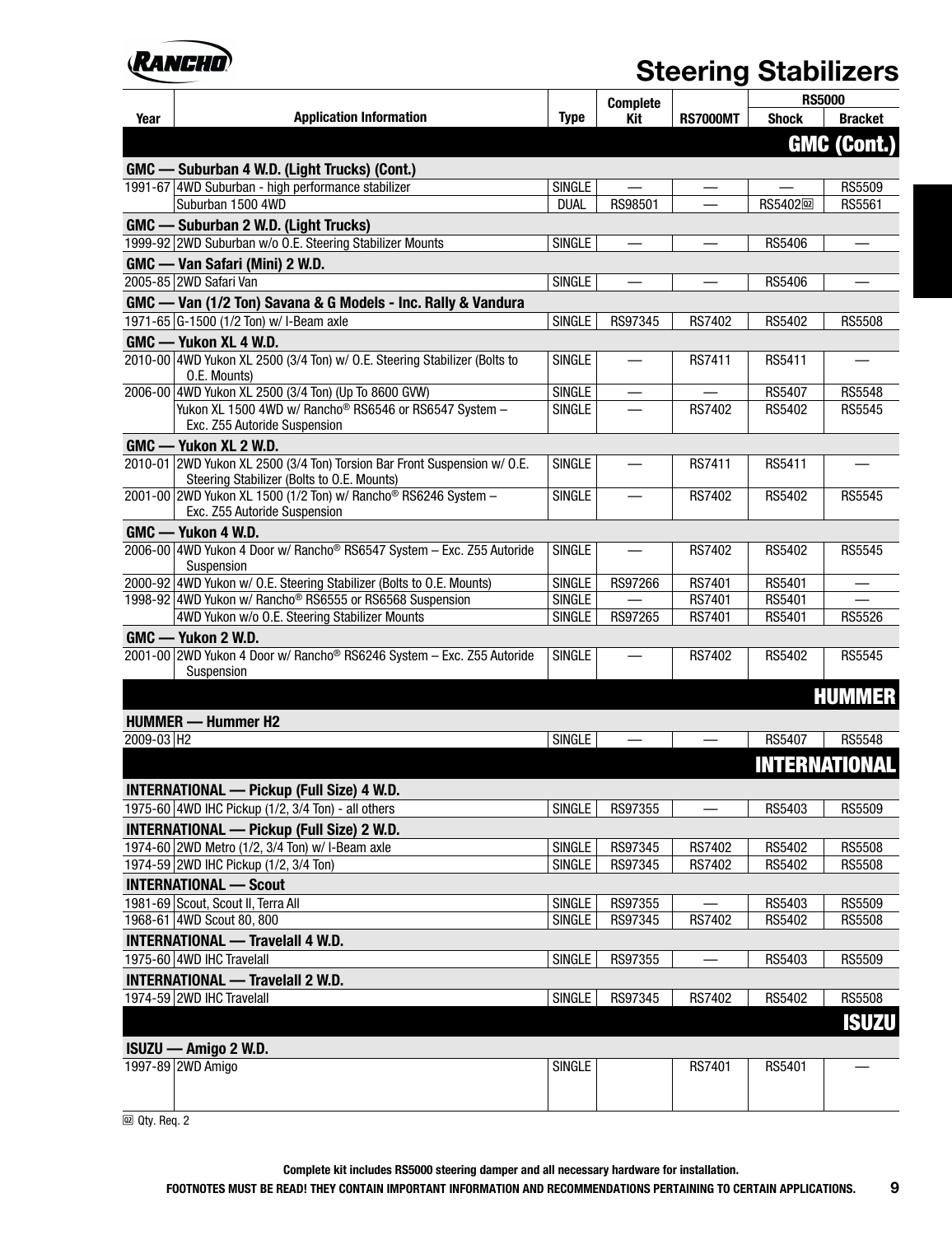

|                |                                                                                                |                    |                            |                        |                        | <b>RS5000</b>                    |
|----------------|------------------------------------------------------------------------------------------------|--------------------|----------------------------|------------------------|------------------------|----------------------------------|
| Year           | <b>Application Information</b>                                                                 | <b>Type</b>        | <b>Complete</b><br>Kit     | <b>RS7000MT</b>        | <b>Shock</b>           | <b>Bracket</b>                   |
|                | <b>ISUZU (Cont.)</b>                                                                           |                    |                            |                        |                        |                                  |
|                |                                                                                                |                    |                            |                        |                        |                                  |
|                | <b>ISUZU — Pickup Series 4 W.D.</b>                                                            |                    |                            |                        |                        |                                  |
|                | 1991-89 4WD Pickup                                                                             | SINGLE             | RS97345                    | RS7402                 | RS5402                 | <b>RS5508</b>                    |
|                | ISUZU - Trooper & Trooper II 4 W.D.<br>1990-84 4WD Trooper                                     | SINGLE             | RS97345                    | RS7402                 | RS5402                 | <b>RS5508</b>                    |
|                |                                                                                                |                    |                            |                        |                        |                                  |
| <b>JEEP</b>    |                                                                                                |                    |                            |                        |                        |                                  |
|                | JEEP - Cherokee                                                                                |                    |                            |                        |                        |                                  |
|                | 2001-84 XJ Cherokee Mid Size All w/ O.E. Steering Stabilizer (Bolts to O.E.<br>Mounts)         | <b>SINGLE</b>      |                            | RS7401                 | RS5401                 |                                  |
|                | JEEP - CJ Series 4 W.D.                                                                        |                    |                            |                        |                        |                                  |
|                | 1986-41 4WD CJ2A, CJ3A, CJ3B, CJ5, CJ6, CJ7                                                    | <b>SINGLE</b>      | RS97345                    | RS7402                 | RS5402                 | <b>RS5508</b>                    |
|                | JEEP - DJ Dispatcher 4 W.D.                                                                    |                    |                            |                        |                        |                                  |
| 1974-49 4WD DJ |                                                                                                | <b>SINGLE</b>      | RS97345                    | RS7402                 | RS5402                 | <b>RS5508</b>                    |
|                | <b>JEEP - Grand Cherokee</b>                                                                   |                    |                            |                        |                        |                                  |
|                | 2004-99 WJ Grand Cherokee All w/ O.E. Steering Stabilizer (Bolts to O.E.<br>Mounts)            | <b>SINGLE</b>      |                            |                        | <b>RS5409</b>          |                                  |
|                | 1998-93 ZJ Grand Cherokee All w/ O.E. Steering Stabilizer (Bolts to O.E.<br>Mounts)            | <b>SINGLE</b>      |                            | RS7401                 | RS5401                 |                                  |
|                | JEEP - Jeepster (Inc. Commando) 4 W.D.                                                         |                    |                            |                        |                        |                                  |
|                | 1973-66 4WD Jeepster, Commando                                                                 | <b>SINGLE</b>      | RS97345                    | RS7402                 | RS5402                 | <b>RS5508</b>                    |
|                | 1963-47 4WD Utility Wagon                                                                      | <b>SINGLE</b>      | RS97355                    |                        | RS5403                 | RS5509                           |
|                | JEEP - M Series (Military Jeep) 4 W.D.                                                         |                    |                            |                        |                        |                                  |
|                | 1975-41 4WD MB, M38, M38A1                                                                     | SINGLE             | RS97345                    | RS7402                 | RS5402                 | <b>RS5508</b>                    |
|                | JEEP - Pickup Comanche (MJ Series) 4 W.D.                                                      |                    |                            |                        |                        |                                  |
|                | 1992-86 4WD Comanche Mid Size w/ O.E. Steering Stabilizer (Bolts to O.E.<br>Mounts)            | <b>SINGLE</b>      |                            | RS7401                 | RS5401                 |                                  |
|                | <b>JEEP</b> - Pickup Gladiator (JT Series)                                                     |                    |                            |                        |                        |                                  |
| 2020           | Jeep Gladiator JT w/ O.E. Steering Stabilizer (Bolts to O.E. Mounts)                           | <b>SINGLE</b>      |                            |                        | RS5420                 |                                  |
|                | Jeep Gladiator JT                                                                              | <b>DUAL</b>        |                            | <b>RS7405</b>          | RS5405                 | RS64102320<br>321                |
|                | JEEP - Pickup Gladiator (J Series) 4 W.D.                                                      |                    |                            |                        |                        |                                  |
|                | 1973-65 4WD Gladiator                                                                          | <b>SINGLE</b>      | RS97355                    |                        | RS5403                 | RS5509                           |
|                | 1963-47 4WD Utility Truck                                                                      | <b>SINGLE</b>      | RS97355                    |                        | RS5403                 | <b>RS5509</b>                    |
|                | JEEP - Pickup Pioneer (J Series) 4 W.D.                                                        |                    |                            |                        |                        |                                  |
|                | 1986-74 4WD J10 (1/2 Ton), J20 (3/4 Ton) w/ O.E. Steering Stabilizer (Bolts to<br>O.E. Mounts) | SINGLE <sup></sup> | RS97325                    |                        | RS5404                 |                                  |
|                | JEEP - Scrambler 4 W.D.                                                                        |                    |                            |                        |                        |                                  |
|                | 1986-76 4WD Scrambler                                                                          | <b>SINGLE</b>      | RS97345                    | RS7402                 | RS5402                 | <b>RS5508</b>                    |
|                | JEEP - Wagoneer 4 W.D.                                                                         |                    |                            |                        |                        |                                  |
|                | 1991-74 4WD Wagoneer w/ O.E. Steering Stabilizer (Bolts to O.E. Mounts)                        | SINGLE             | RS97325                    |                        | RS5404                 |                                  |
|                | <b>JEEP - Wrangler (JK Series)</b>                                                             |                    |                            |                        |                        |                                  |
|                | 2018-10 Wrangler JK 4WD w/ OEM Steering Damper (Bolts to O.E. Mounts -<br>No Bracket Required) | <b>SINGLE</b>      |                            | RS7418                 | <b>RS5418</b>          |                                  |
|                | 2018-07 Wrangler JK 4WD (High-Clearance Steering Stabilizer)                                   |                    | SINGLE   RS97356320<br>321 | RS7401                 | RS5401                 | RS64100320<br>$321$              |
|                | Wrangler JK 4WD w/ Rancho System RS66105 or RS66105B Systems                                   | <b>SINGLE</b>      |                            | RS7401                 | RS5401                 |                                  |
|                | Wrangler JK 4WD                                                                                | <b>DUAL</b>        |                            | RS7405 <sub>[22]</sub> | RS5405 <sub>[22]</sub> | RS64101                          |
|                |                                                                                                |                    |                            |                        |                        | <s>RS64102<s>320<br/>321</s></s> |
|                | Wrangler JK 4WD w/ Rancho Track Bar Bracket RS62101                                            | <b>SINGLE</b>      |                            | RS7401                 | RS5401                 | RS64100320<br>321                |
|                | 2009-07 Wrangler JK 4WD (High Clearance Steering Stabilizer)                                   | <b>SINGLE</b>      |                            |                        | RS5407                 | RS5510320<br>321                 |

**BEQUIRE AS ALT ASSED** Requires at least 2" tall front bump stop spacers. **BEQUIRES** Requires a 2" minimum lift to use; Stabilizer protective boots can not be used. @ Qty. Req. 2

**Complete kit includes RS5000 steering damper and all necessary hardware for installation.**

**10 FOOTNOTES MUST BE READ! THEY CONTAIN IMPORTANT INFORMATION AND RECOMMENDATIONS PERTAINING TO CERTAIN APPLICATIONS.**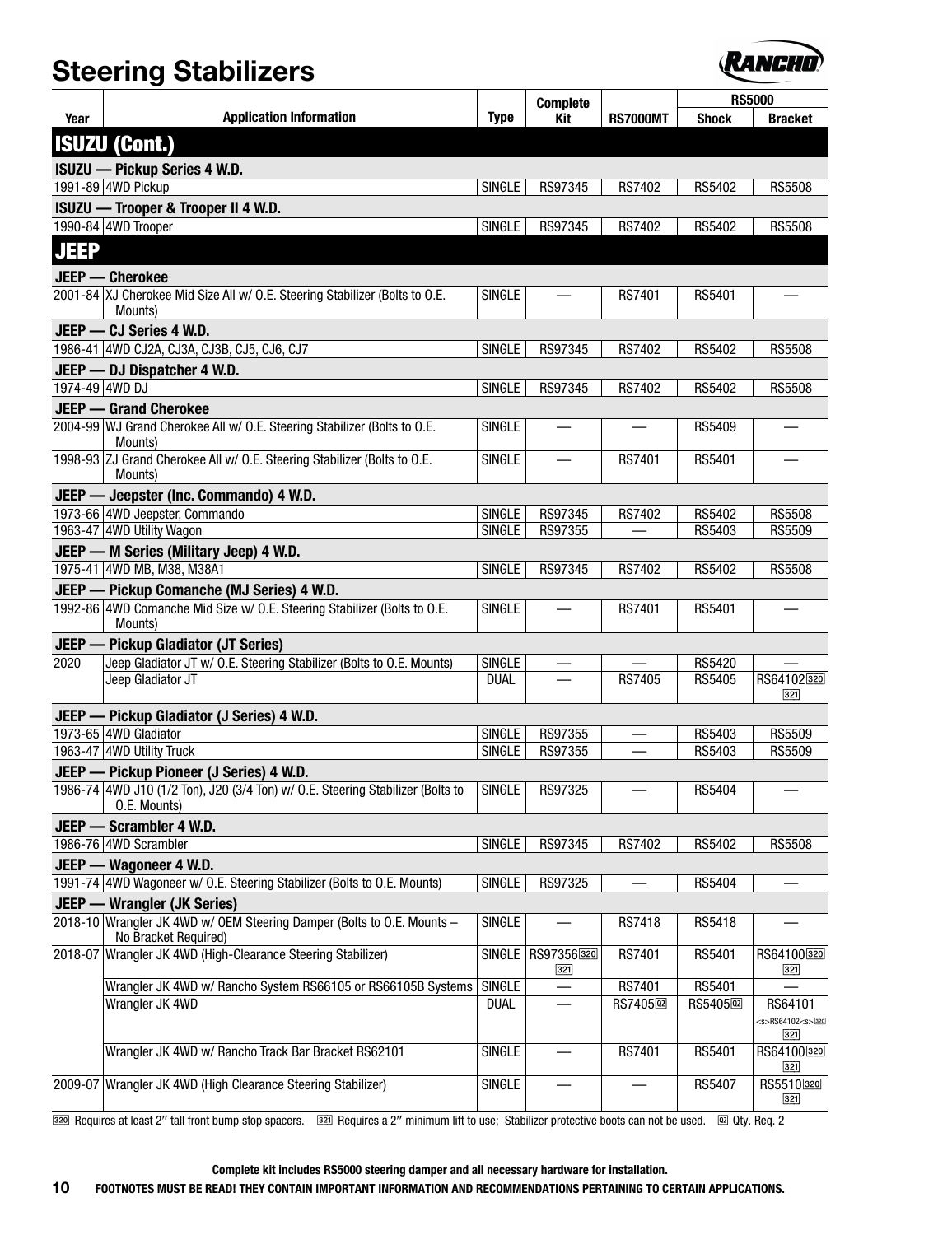

|         |                                                                                                          |                                | <b>Complete</b>          |                         |                         | <b>RS5000</b>       |
|---------|----------------------------------------------------------------------------------------------------------|--------------------------------|--------------------------|-------------------------|-------------------------|---------------------|
| Year    | <b>Application Information</b>                                                                           | <b>Type</b>                    | Kit                      | <b>RS7000MT</b>         | <b>Shock</b>            | <b>Bracket</b>      |
|         |                                                                                                          |                                |                          |                         |                         | <b>JEEP (Cont.)</b> |
|         | <b>JEEP</b> — Wrangler (JL Series)                                                                       |                                |                          |                         |                         |                     |
|         | 2020-18 Wrangler JL 4WD w/ O.E. Steering Stabilizer (Bolts to O.E. Mounts)                               | <b>SINGLE</b>                  |                          |                         | RS5420                  |                     |
|         | Wrangler JL 4WD                                                                                          | <b>DUAL</b>                    |                          | RS7405 <sub>[22</sub> ] | RS5405 <sub>[22</sub> ] | RS64102320          |
|         |                                                                                                          |                                |                          |                         |                         | 321                 |
|         | <b>JEEP - Wrangler (TJ Series)</b>                                                                       |                                |                          |                         |                         |                     |
|         | 2006-97 4WD TJ Wrangler w/ O.E. Steering Stabilizer (Bolts to O.E. Mounts) -<br>Inc. Rubicon & Unlimited | <b>SINGLE</b>                  |                          |                         | RS5407                  |                     |
|         | <b>JEEP — Wrangler (YJ Series)</b>                                                                       |                                |                          |                         |                         |                     |
|         | 1995-87 Wrangler YJ 4WD w/ O.E. Steering Stabilizer (Bolts to O.E. Mounts)                               | <b>SINGLE</b>                  |                          |                         | <b>RS5407</b>           |                     |
|         |                                                                                                          |                                |                          |                         |                         | <b>LAND ROVER</b>   |
|         | <b>LAND ROVER - Defender 90</b>                                                                          |                                |                          |                         |                         |                     |
|         | 1989-84 90", 110" W.B. & Defender                                                                        | <b>SINGLE</b>                  |                          | <b>RS7405</b>           | RS5405                  | RS5550              |
|         | 1981-59 88", 90", 110" W.B.                                                                              | <b>SINGLE</b>                  | RS97435                  | RS7402                  | RS5402                  |                     |
|         | <b>LAND ROVER - Discovery</b>                                                                            |                                |                          |                         |                         |                     |
|         | 1992-89 Land Rover Discovery                                                                             | <b>SINGLE</b>                  | —                        |                         | RS5403                  |                     |
|         | <b>LAND ROVER - Range Rover</b>                                                                          |                                |                          |                         |                         |                     |
|         | 1992-84 Range Rover 90" All                                                                              | <b>SINGLE</b>                  | $\overline{\phantom{0}}$ | RS7405                  | RS5405                  | <b>RS5550</b>       |
|         |                                                                                                          |                                |                          |                         |                         | <b>MAZDA</b>        |
|         |                                                                                                          |                                |                          |                         |                         |                     |
|         | MAZDA — Navajo 4 W.D.<br>1994-90 4WD Navajo                                                              | <b>SINGLE</b>                  |                          | RS7402                  | RS5402                  |                     |
|         |                                                                                                          |                                |                          |                         |                         |                     |
|         | MAZDA - Navajo 2 W.D.                                                                                    |                                |                          |                         |                         |                     |
|         | 1994-90 2WD Navajo                                                                                       | <b>SINGLE</b>                  |                          | RS7402                  | RS5402                  |                     |
|         | <b>MAZDA</b> - Pickup B Series 4 W.D.                                                                    |                                |                          |                         |                         |                     |
|         | 1997-94 4WD B4000<br>1995-94 4WD B4000 w/ Rancho <sup>®</sup> System Only                                | <b>SINGLE</b><br><b>SINGLE</b> | RS97481                  | RS7402<br>RS7402        | RS5402<br>RS5402        | RS5535              |
|         |                                                                                                          |                                |                          |                         |                         |                     |
|         | <b>MAZDA</b> — Pickup B Series 2 W.D.<br>1997-94 2WD B2300, B3000, B4000                                 | <b>SINGLE</b>                  |                          | RS7402                  | RS5402                  |                     |
|         |                                                                                                          |                                |                          |                         |                         |                     |
|         |                                                                                                          |                                |                          |                         |                         | <b>MITSUBISHI</b>   |
|         | MITSUBISHI - Montero 4 W.D.                                                                              |                                |                          |                         |                         |                     |
|         | 1995-86 4WD Montero                                                                                      | <b>SINGLE</b>                  |                          | RS7402                  | RS5402                  | <b>RS5508</b>       |
|         | MITSUBISHI - Pajero 4 W.D.                                                                               |                                |                          |                         |                         |                     |
|         | 1995-86 4WD Pajero                                                                                       | <b>SINGLE</b>                  |                          | RS7402                  | RS5402                  | <b>RS5508</b>       |
|         | <b>MITSUBISHI — Pickup Series 2 W.D.</b>                                                                 |                                |                          |                         |                         |                     |
|         | 1983-82 2WD Pickup                                                                                       | SINGLE                         |                          | RS7402                  | RS5402                  |                     |
|         |                                                                                                          |                                |                          |                         |                         | <b>NISSAN</b>       |
|         | NISSAN - Frontier 4 W.D.                                                                                 |                                |                          |                         |                         |                     |
|         | 2002-00 Frontier 4WD                                                                                     | <b>SINGLE</b>                  |                          | RS7402                  | RS5402                  | RS5592              |
|         | NISSAN - Frontier 2 W.D.                                                                                 |                                |                          |                         |                         |                     |
|         | 2002-00 Frontier 2WD                                                                                     | <b>SINGLE</b>                  |                          | RS7402                  | RS5402                  | RS5592              |
|         | NISSAN - Patrol 4 W.D.                                                                                   |                                |                          |                         |                         |                     |
|         | 1994-89 4WD Patrol GR (Y60)                                                                              | <b>SINGLE</b>                  |                          | RS7402                  | RS5402                  |                     |
|         | 4WD Patrol R (160/743 & 260/743)                                                                         | <b>SINGLE</b>                  | —                        |                         | RS5407                  |                     |
|         | 1989-80 160 (Built in Japan) & 260 (Built in Europe)                                                     | <b>SINGLE</b>                  | —                        |                         | RS5407                  |                     |
|         | 1988-84 4WD Patrol R short, long - Inc. Diesel                                                           | <b>SINGLE</b>                  |                          |                         | RS5407                  |                     |
|         | <b>NISSAN — Pickup Series 4 W.D.</b>                                                                     |                                |                          |                         |                         |                     |
| 1995-   | 4WD Hardbody Pickup w/o O.E. Steering Stabilizer Mounts                                                  | <b>SINGLE</b>                  |                          | RS7402                  | RS5402                  |                     |
| July 86 |                                                                                                          |                                |                          |                         |                         |                     |
|         |                                                                                                          |                                |                          |                         |                         |                     |

**BEG 20** Requires at least 2" tall front bump stop spacers. **BEG** Requires a 2" minimum lift to use; Stabilizer protective boots can not be used. @ Qty. Req. 2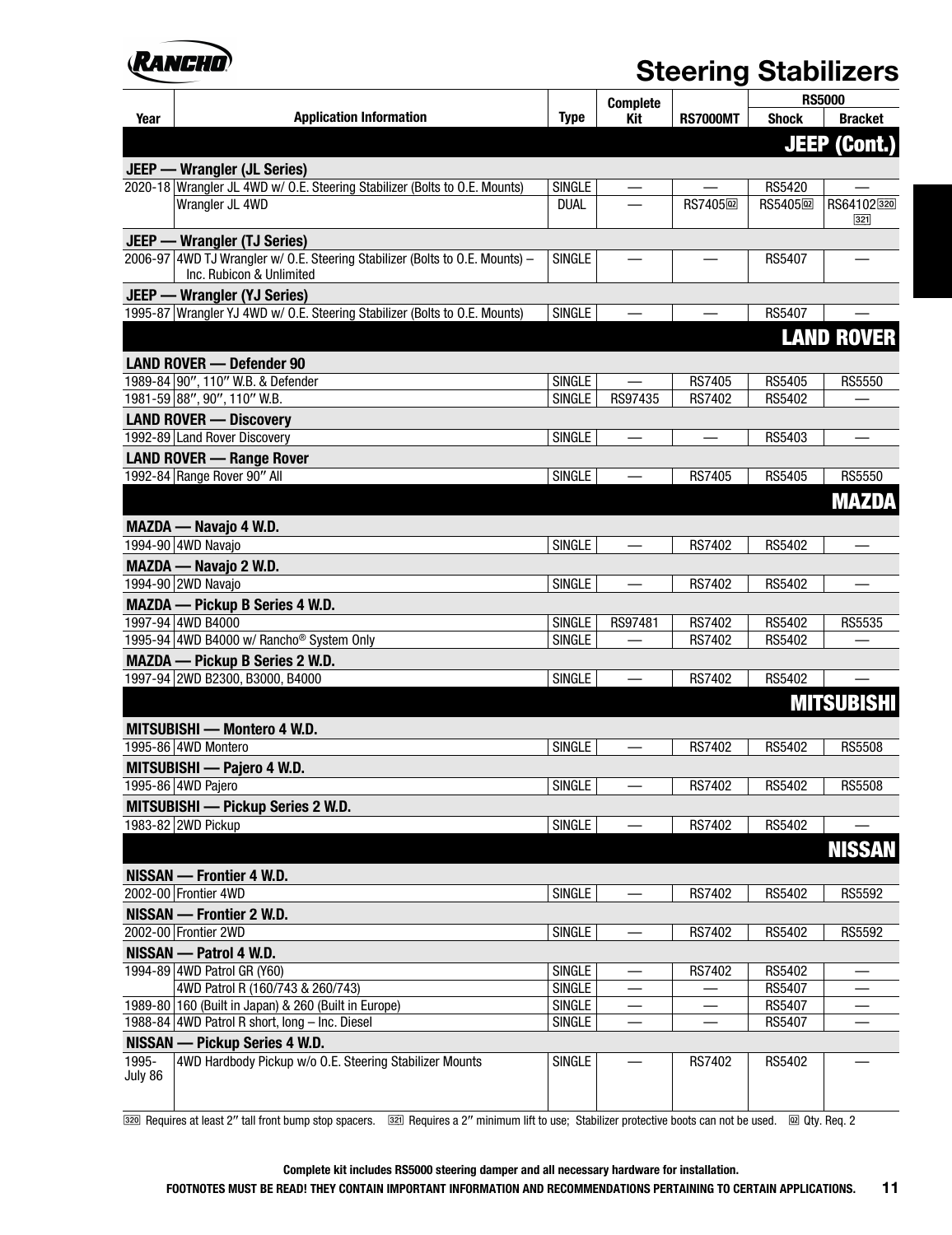

|                  |                                                                        |               |                        |                          | <b>RS5000</b>          |                      |
|------------------|------------------------------------------------------------------------|---------------|------------------------|--------------------------|------------------------|----------------------|
| Year             | <b>Application Information</b>                                         | <b>Type</b>   | <b>Complete</b><br>Kit | <b>RS7000MT</b>          | <b>Shock</b>           | <b>Bracket</b>       |
|                  | <b>NISSAN (Cont.)</b>                                                  |               |                        |                          |                        |                      |
|                  | NISSAN - Pickup Series 2 W.D.                                          |               |                        |                          |                        |                      |
| 1995-<br>July 86 | 2WD Hardbody Pickup w/o O.E. Steering Stabilizer Mounts & Sway<br>Bar  | <b>SINGLE</b> |                        | RS7402                   | RS5402                 |                      |
| 1982-71 2WD All  |                                                                        | <b>SINGLE</b> |                        | RS7402                   | RS5402                 |                      |
|                  | NISSAN - Terrano 4 W.D.                                                |               |                        |                          |                        |                      |
| 1995-            | 4WD Terrano w/o O.E. Steering Stabilizer Mounts                        | <b>SINGLE</b> | $\equiv$               | RS7402                   | RS5402                 |                      |
| July 86          |                                                                        |               |                        |                          |                        |                      |
|                  | NISSAN — Terrano 2 W.D.                                                |               |                        |                          |                        |                      |
| 1995-<br>July 86 | 2WD Terrano w/o O.E. Steering Stabilizer Mounts & Sway Bar             | <b>SINGLE</b> |                        | RS7402                   | RS5402                 |                      |
|                  | NISSAN - Xterra 4 W.D.                                                 |               |                        |                          |                        |                      |
|                  | 2004-00 Xterra 4WD                                                     | <b>SINGLE</b> |                        | RS7402                   | RS5402                 | RS5592               |
|                  | NISSAN - Xterra 2 W.D.                                                 |               |                        |                          |                        |                      |
|                  | 2004-00 Xterra 2WD                                                     | SINGLE        |                        | RS7402                   | RS5402                 | RS5592               |
|                  | <b>OLDSMOBILE</b>                                                      |               |                        |                          |                        |                      |
|                  | <b>OLDSMOBILE - Bravada 4 W.D.</b>                                     |               |                        |                          |                        |                      |
|                  | 1997-91 4WD Bravada w/ O.E. Steering Stabilizer (Bolts to O.E. Mounts) | <b>SINGLE</b> |                        | RS7401                   | RS5401                 |                      |
|                  | 4WD Bravada w/o O.E. Steering Stabilizer Mounts                        | <b>SINGLE</b> | RS97265                | <b>RS7401</b>            | <b>RS5401</b>          | RS5526               |
|                  | <b>PLYMOUTH</b>                                                        |               |                        |                          |                        |                      |
|                  | PLYMOUTH - Arrow (Light Duty) Pickup 2 W.D.                            |               |                        |                          |                        |                      |
| 1982             | 2WD Arrow Mini                                                         | <b>SINGLE</b> | —                      | RS7402                   | RS5402                 |                      |
|                  | PLYMOUTH - PB Models (1/2 Ton) Van                                     |               |                        |                          |                        |                      |
|                  | 1978-71 PB100 (1/2 Ton)                                                | <b>SINGLE</b> |                        |                          | RS5403                 |                      |
|                  | 1971-54 PB100 (1/2 Ton) w/ I-Beam axle                                 | SINGLE        | RS97345                | RS7402                   | RS5402                 | <b>RS5508</b>        |
|                  | PLYMOUTH - PB Models (3/4 Ton) Van                                     |               |                        |                          |                        |                      |
|                  | 1978-71 PB200 (3/4 Ton)                                                | <b>SINGLE</b> |                        |                          | RS5403                 |                      |
|                  | 1971-54 PB200 (3/4 Ton) w/ I-Beam axle                                 | <b>SINGLE</b> | RS97345                | RS7402                   | RS5402                 | <b>RS5508</b>        |
|                  | PLYMOUTH - PB Models (1 Ton) Van                                       |               |                        |                          |                        |                      |
|                  | 1978-71 PB300 (1 Ton)                                                  | <b>SINGLE</b> |                        | $\overline{\phantom{0}}$ | RS5403                 |                      |
|                  | 1971-54 PB300 (1 Ton) w/ I-Beam axle                                   | <b>SINGLE</b> | RS97345                | RS7402                   | RS5402                 | <b>RS5508</b>        |
|                  | PLYMOUTH - Trailduster 4 W.D.                                          |               |                        |                          |                        |                      |
|                  | 1978-70 4WD Trailduster                                                | <b>DUAL</b>   | RS98501图               |                          | RS5402 <sub>[22]</sub> | RS5561 <sup>84</sup> |
|                  |                                                                        | <b>SINGLE</b> | RS97355                |                          | RS5403                 | <b>RS5509</b>        |
|                  |                                                                        |               |                        |                          |                        |                      |
| <b>SUZUKI</b>    |                                                                        |               |                        |                          |                        |                      |
|                  | SUZUKI — Samurai 4 W.D.                                                |               |                        |                          |                        |                      |
|                  | 1990-85 4WD Samurai                                                    | <b>SINGLE</b> | RS97345                | RS7402                   | RS5402                 | <b>RS5508</b>        |
|                  | 1988-78 4WD LJ10, SJ10                                                 | <b>SINGLE</b> |                        | RS7402                   | RS5402                 | <b>RS5508</b>        |
|                  | 1987-82 4WD LJ413                                                      | <b>SINGLE</b> |                        | RS7402                   | RS5402                 | <b>RS5508</b>        |
|                  | SUZUKI - Santana 4 W.D.                                                |               |                        |                          |                        |                      |
|                  | 1990-85 4WD Santana                                                    | SINGLE        | RS97345                | RS7402                   | RS5402                 | <b>RS5508</b>        |
| TOYOTA           |                                                                        |               |                        |                          |                        |                      |
|                  | TOYOTA - 4 Runner                                                      |               |                        |                          |                        |                      |
|                  | 1993-90 4Runner                                                        | <b>SINGLE</b> | RS97273                | RS7402                   | RS5402                 |                      |
|                  | 1993-86 4WD 4 Runner                                                   | <b>SINGLE</b> | RS97273                | RS7402                   | RS5402                 |                      |
|                  | 1985-84 4WD 4 Runner                                                   | <b>SINGLE</b> |                        |                          | RS5403                 | RS5525               |
|                  | <b>TOYOTA — Landcruiser</b>                                            |               |                        |                          |                        |                      |
|                  | 1994-90 4WD 80 Series Landcruiser                                      | SINGLE        |                        |                          | RS5404                 | <b>RS5550</b>        |
|                  | 1989-81 4WD HJ60 Custom Wagon, LJ70 to LJ79                            | <b>SINGLE</b> |                        |                          | RS5404                 | <b>RS5550</b>        |
|                  | 1984-55 4WD FJ25, FJ40, FJ43, FJ55                                     | <b>SINGLE</b> | RS97435                | RS7402                   | RS5402                 |                      |

**M** This kit will not fit vehicles which have a vacuum servo mounted on drivers side of the front axle. <br> **M** Qty. Req. 2